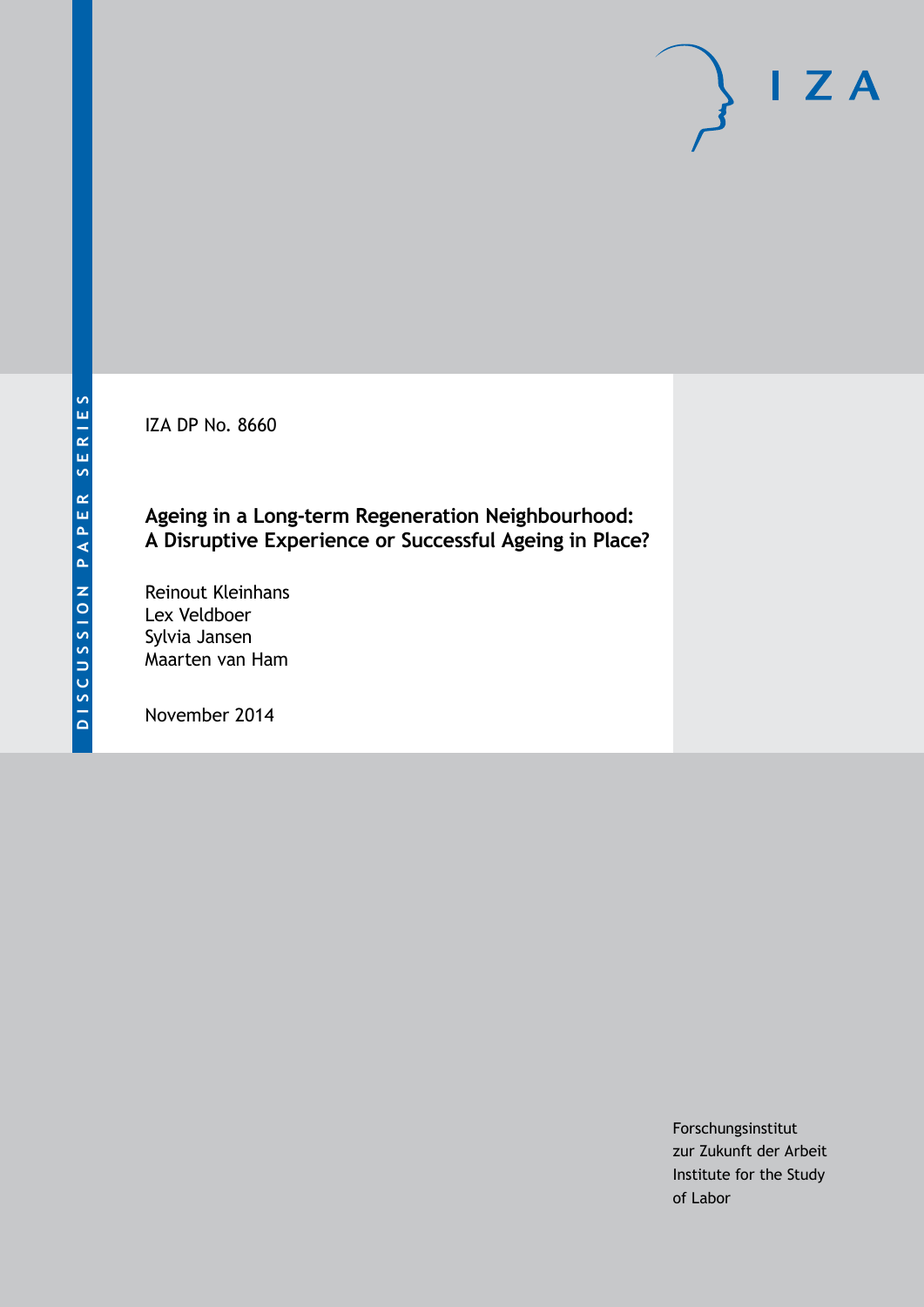# **Ageing in a Long-term Regeneration Neighbourhood: A Disruptive Experience or Successful Ageing in Place?**

# **Reinout Kleinhans**

*Delft University of Technology*

## **Lex Veldboer**

*University of Amsterdam*

## **Sylvia Jansen**

*Delft University of Technology*

## **Maarten van Ham**

*Delft University of Technology and IZA*

## Discussion Paper No. 8660 November 2014

IZA

P.O. Box 7240 53072 Bonn Germany

Phone: +49-228-3894-0 Fax: +49-228-3894-180 E-mail: [iza@iza.org](mailto:iza@iza.org)

Any opinions expressed here are those of the author(s) and not those of IZA. Research published in this series may include views on policy, but the institute itself takes no institutional policy positions. The IZA research network is committed to the IZA Guiding Principles of Research Integrity.

The Institute for the Study of Labor (IZA) in Bonn is a local and virtual international research center and a place of communication between science, politics and business. IZA is an independent nonprofit organization supported by Deutsche Post Foundation. The center is associated with the University of Bonn and offers a stimulating research environment through its international network, workshops and conferences, data service, project support, research visits and doctoral program. IZA engages in (i) original and internationally competitive research in all fields of labor economics, (ii) development of policy concepts, and (iii) dissemination of research results and concepts to the interested public.

IZA Discussion Papers often represent preliminary work and are circulated to encourage discussion. Citation of such a paper should account for its provisional character. A revised version may be available directly from the author.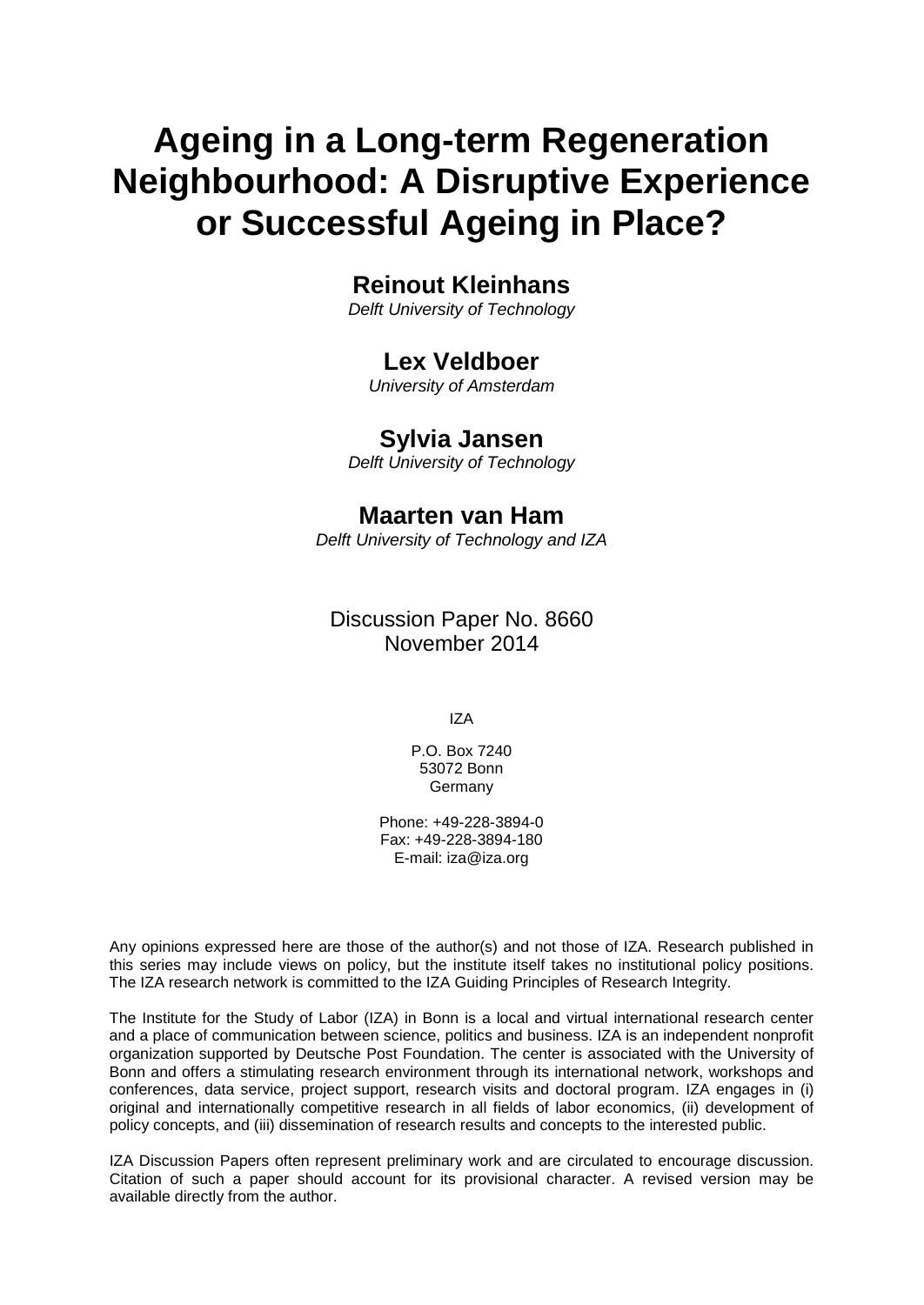IZA Discussion Paper No. 8660 November 2014

# **ABSTRACT**

# **Ageing in a Long-term Regeneration Neighbourhood: A Disruptive Experience or Successful Ageing in Place?**

The aging population of European cities raises enormous challenges with regard to employment, pensions, health care and other age-related services. The housing preferences of the aging population are changing rapidly where more and more people want to live independent lives for as long as possible. At the same time governments need to reduce the costs of expensive institutionalized care. A precondition for 'ageing in place' is that elderly people perceive their neighbourhoods as familiar and safe places. In the Netherlands, many neighbourhoods with a rapidly ageing population have been subject to urban regeneration policies. Hence, an important question is to what extent these policies affect the housing situation, social support networks and socioeconomic position of elderly people, because these factors strongly assist the ability of elderly people to live independently. We answer this question through the analysis of a small but unique panel data set with 2007 and 2012 measurements from Hoogvliet, a district of Rotterdam. Contrary to claims about large, disrupting impacts of urban regeneration, the results show that – even in times of economic crisis – regeneration in Hoogvliet has enabled 'ageing in place'. There appears no relationship between the Hoogvliet policies and changes in income of elderly people and their ability to get by financially. Those who have moved home often report regeneration benefits, mostly related to accessing better quality housing in the same area. Finally, we found no clear evidence of decreased social support or increased loneliness through regenerationinduced disruption of social networks.

JEL Classification: J14, O18, R23

Keywords: ageing in place, urban regeneration, social networks, social support, loneliness, Rotterdam

Corresponding author:

Reinout Kleinhans Delft University of Technology Faculty of Architecture and the Built Environment OTB - Research for the Built Environment PO Box 5030 Delft, 2600 GA The Netherlands E-mail: [r.j.kleinhans@tudelft.nl](mailto:r.j.kleinhans@tudelft.nl)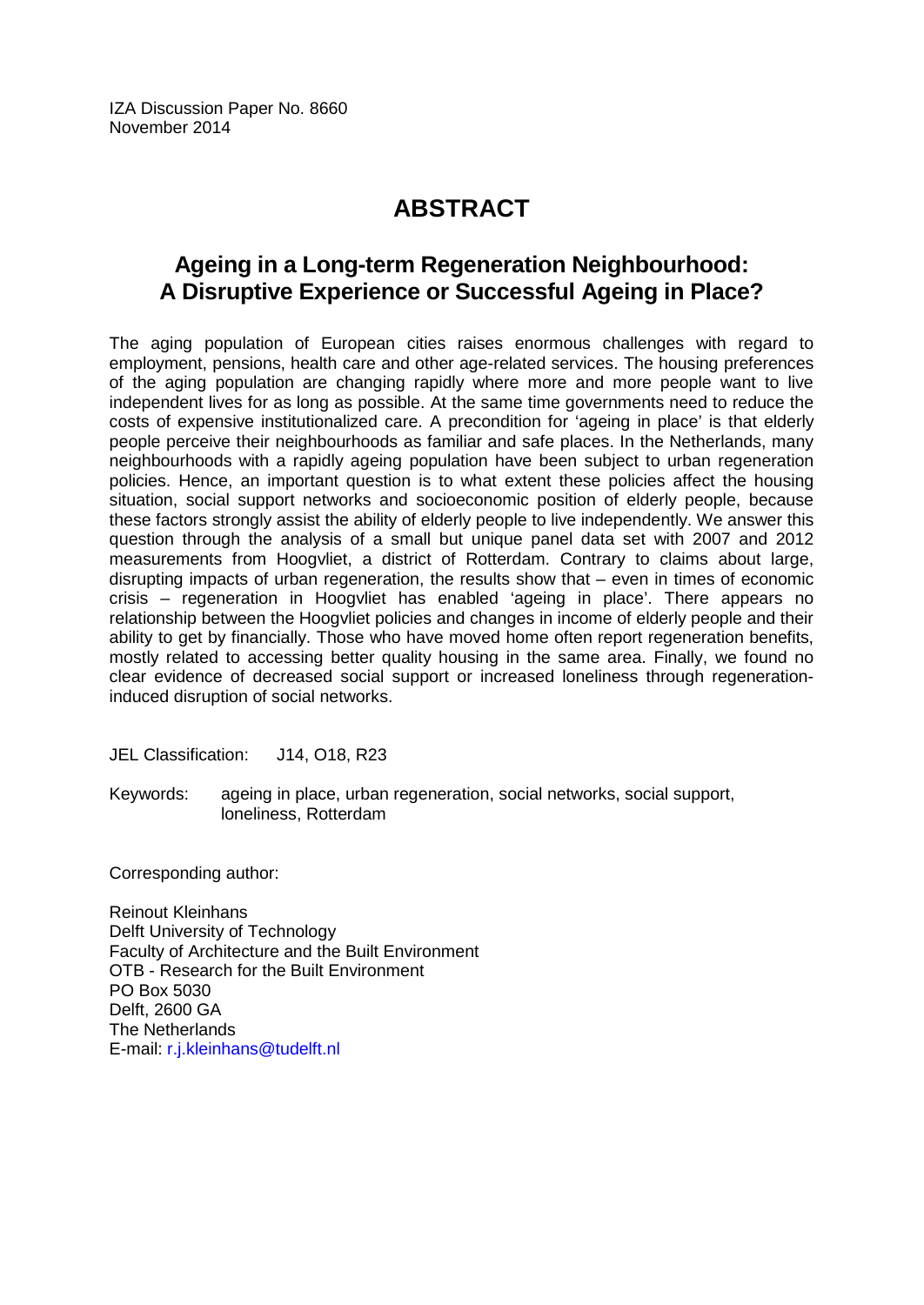#### **1. Introduction**

An important demographic development is the ageing of the population in many countries (WHO, 2007). The growing shares of elderly people raise enormous societal challenges with regard to the size of the work force and the demand for and funding of pensions, health care and other age-related services (for an overview, see Gavrilov & Heuveline, 2003). An aging population does not only raise financial, macro-economic issues. On the level of cities and neighbourhoods, policymakers increasingly grapple with the question how to accommodate ageing in neighbourhood development and management. For example, many local governments in the Netherlands are now implementing policies that support elderly people to remain and grow old in their current dwellings instead of 'moving' them into old people's homes or nursing homes (Tinker *et al*., 2013: 18; Dijkhoff, 2014). These policies are not only considered as necessary for decreasing the costs of expensive institutionalized care, but are also regarded positive for the well-being of elderly people (WHO, 2007; Gilroy, 2008; Wiles *et al.*, 2012). They can remain in their own homes and trusted environment as long as their physical and mental health and mobility allows it.

A precondition for the success of such policies is that elderly people feel safe in their homes and that they perceive their neighbourhoods as familiar, safe, clean and a nice place to grow old (Smith, 2009; Davies & James, 2011; Gardner, 2011; Wiles *et al.*, 2012). Whereas physical measures inside houses to accommodate lower mobility and health problems are relatively straightforward, creating 'age-friendly' neighbourhoods or even cities is much more difficult (Lui *et al*., 2009; Phillipson, 2011; Buffel *et al.*, 2012). In fact, many less affluent elderly people live in deprived neighbourhoods where low-quality housing, crime, disorder and tensions between ethnic groups, decrease the liveability of the area (Van der Meer *et al.*, 2008; Smith, 2009). Many of these neighbourhoods in Western European countries have been subject to urban regeneration policies. A key element is demolition of cheap social rented housing, new construction of more expensive rental or owner-occupied housing, and renovation of infrastructures and public space. The aim of such policies is often twofold. On the one hand, they aim to improve the liveability and reputation of deprived urban neighbourhoods which are dominated by social housing that were constructed in the 1950s, 1960s and 1970s. On the other hand, these policies aim to improve the lives of residents in those neighbourhoods (Kleinhans, 2004; Davidson *et al*., 2013; Manley *et al*., 2013).

An important issue is to what extent recent neighbourhood regeneration policies have resulted in meaningful improvements for elderly people, especially for those who remain living in regeneration areas. Whereas the majority of the literature in this field emphasizes negative regeneration impacts, especially on social networks of the elderly, there is reason to be critical of all-too-easy generalisations about disruptive impacts.

May regeneration evaluations that focus on general populations remaining in target areas (e.g. Mason & Kearns, 2012; Wilson, 2013) have not specifically targeted elderly people. The same applies to literature reviews of health impacts of housing improvement or wider urban regeneration efforts (for an overview, see Egan *et al*. 2013). Van der Meer et al. (2008: 62) have called for more research into the impacts of neighbourhood transitions on the well-being of vulnerable older adults. Other research primarily deals with (elderly) people's sense of belonging and place attachment, as well as the 'damage' done by regeneration in this respect (e.g. Phillips *et al.*, 2005; Manzo *et al*., 2008; Goetz, 2010). On the one hand, elderly people can be adversely affected by rapid changes in the physical fabric and service structure in neighbourhoods and high residential turnover, resulting in disruption of supportive relationships that also prevent loneliness (Scharf & de De Jong Gierveld, 2008; Sixsmith *et al.*, 2014). On the other hand, urban regeneration may cater for residential environments that facilitate ties between elderly people and supportive network members, and integrate new housing solutions that accommodate (care) needs and thus enable 'ageing in place'.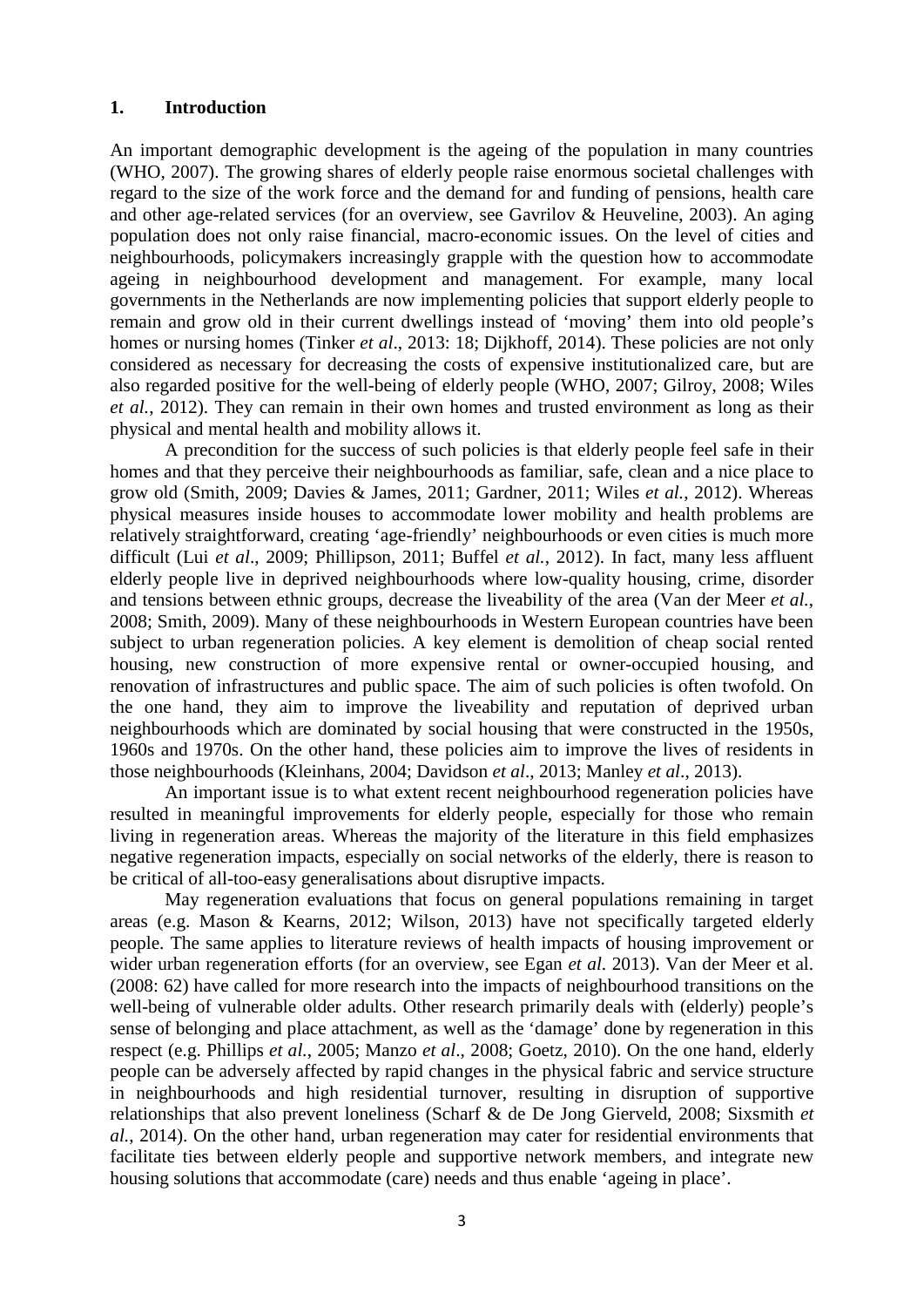Except for qualitative research including multiple contacts with research subjects spanning eight months (Gardner, 2011) or several years (Ziegler, 2012), many studies are cross-sectional and unable to detect patterns over time. However, especially loneliness and (increasing) lack of social support may develop over time in either positive or negative ways. Furthermore, the available research does hardly distinguish between residents who were differently affected by urban regeneration; some stay put in the same dwelling, while others have to move because of demolition or voluntarily move to new dwellings in the same area. This will likely have varying impacts on perceived regeneration benefits or burdens. Finally, little is known about combined impact of regeneration and the economic crisis since 2008. As part of wider government austerity programs, regeneration programs have been slimmed down and the fear is that the crisis may have offset hard-fought program benefits (Kleinhans & Veldboer, 2012; Curl & Kearns, 2013).

Considering these caveats, this paper aims to establish medium term impacts of regeneration interventions on housing situation, social support networks and socioeconomic position of elderly people in Hoogvliet, a district at the edge of the city of Rotterdam. This area has been subject to the third largest urban regeneration operation in the Netherlands and is also one of the very few areas in which regeneration impacts have been studied with multiple measurements over time (Veldboer *et al*., 2007; Kleinhans *et al*., 2014). Our research question is threefold:

- 1. How do the socioeconomic and housing characteristics of elderly residents in the regeneration area Hoogvliet change over time?
- 2. To what extent do differences in housing and neighbourhood benefits occur between long-term *stayers* and *movers* to other dwellings in Hoogvliet?
- 3. To what extent has regeneration affected loneliness and perceived social support in the panel of elderly residents?

We will answer these questions through the analysis of a small but unique panel data set of 160 elderly residents living in Hoogvliet. This enables us to analyse changes on a limited but important range of socioeconomic, housing, neighbourhood and social network indicators. Before we describe the data, methods and results, we first review the academic literature that is relevant for our research questions.

#### **2. Urban Regeneration and Elderly People**

With urban regeneration policies now being in force for decades, the body of research dealing with various impacts of regeneration and renewal measures is growing steadily, particularly in the United States and the United Kingdom. A particular area of attention are *physical and mental health impacts* of housing improvement or wider area-based regeneration efforts. This is a field of study in which many systematic reviews are available (Atkinson *et al*., 2006; Thomson *et al*., 2006, 2009; Jacobs *et al*., 2010; Lindberg *et al*., 2010). While there is some evidence that housing improvement can improve general, mental and respiratory health, Egan and colleagues (2010: e47) have observed that "the evidence base is neither comprehensive nor conclusive, particularly regarding neighborhood-level renewal" and also that "[r]eviews have noted some evidence that such interventions may have unintended consequences" (Thomson *et al.*, 2006). Moreover, the evidence reviews target general populations and not the elderly in particular, which makes it particularly difficult to 'filter out' regeneration outcomes for elderly people. Regardless of positive outcomes, the process of regeneration itself may have adverse impacts. Especially large-scale demolition, vacant dwellings, closing of neighbourhood amenities, the disruption of new construction activities and lack of progress may create frustration, uncertainty and prolonged exposure to deteriorating environmental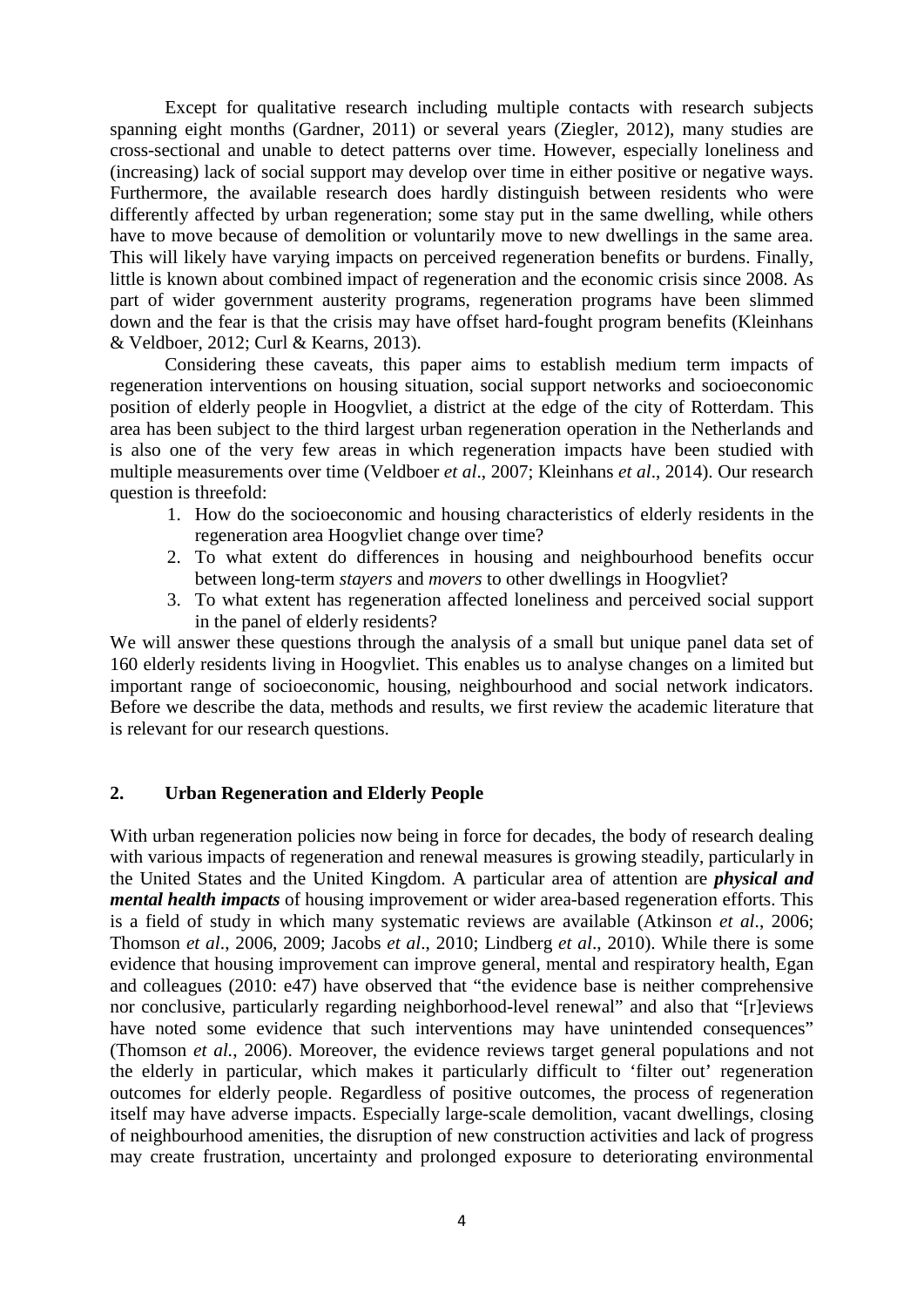conditions (e.g. Davidson *et al*., 2013; Kearns & Mason, 2013), which may in turn negatively affect mental health, especially of elderly people.

Another well-documented strand of research investigates the extent to which urban regeneration affects elderly people's *sense of belonging an place attachment* (e.g. Ekström, 1994, Phillips *et al.*, 2005; Manzo et al., 2008; Lager *et al*., 2013). These and other studies have revealed a range of complexities that elderly people have to cope with, and often point at deleterious effects of urban regeneration on elderly people's place attachment. A useful concept has been offered by Rowles and Watkins (2003), who discuss the notion of older adults 'being in place'. This is described as a feeling of being comfortable at home and comfortable with one's environment. The work of Rowles and Watkins (2003) offers a life course approach that is very useful to emphasise the importance of place-making and meaning-making skills developed and accumulated over the life course; these skills help the elderly to cope with environmental change in later life (Ziegler, 2012: 1299). Older adults can become 'out of place' and feel less comfortable with their living environment after changes in their personal situation or during and after radical changes in environment itself. If we translate this to the context of urban regeneration, it is clear that a range of radical changes in terms of housing stock, public space and services, can make people lose their trusted environment (Gilroy, 2008; Van der Meer *et al.*, 2008; Ziegler, 2012; Davidson *et al.*, 2013). According to Jones and Evans (2012), policy rhetoric on the importance of sense of place in regeneration often reveals a sharp contradiction with outputs of the same regeneration schemes that seem to deliberately 'erase' residents' affective connections with place.

On both sides of the Atlantic, a range of studies has focussed on demolition of public or social housing and the related *forced relocation* of tenants. These studies have paid due attention to experiences of elderly people with the relocation process, explaining social and institutional mechanisms, people's lack of agency, feelings of displacement, disruption of social networks and often eroded well-being (Fried, 1963; Allen, 2000; Ekström, 1994; Greenbaum *et al*., 2008; Manzo et al., 2008; Van der Zwaard & De Wilde, 2008; Goetz, 2010; Davidson *et al*., 2013). This branch of studies seems to dominate the debate on the position of elderly people in urban regeneration, despite evidence of positive outcomes with regard to elderly people's housing situation, especially when they were able to move to new (senior) housing at reduced social rents (e.g. Kleinhans, 2003; Posthumus *et al*., 2014). Partly for this reason, several authors have criticized the common equation of relocation from restructuring areas with displacement (Kleinhans, 2012; Kearns & Mason, 2013).

Many of the aforementioned issues, e.g. neighbourhood-induced changes in sense of belonging and disruptions of social networks, can affect *loneliness* among ageing people. Scharf and De Jong Gierveld (2008: 103-104) identify at least three interrelated processes that fit to the context of urban regeneration. First, older people can be adversely affected by changes in the physical fabric of cities and neighbourhoods. It is obvious that radical changes in the housing stock and forced relocation may disrupt the types of social relationships that may prevent loneliness. Second, older people's social well-being is prone to rapid changes in population composition; these changes result in people losing 'familiar faces' in the neighbourhood, which were important not only in practical terms, but also to their sense of place. Hence, they may feel increasingly like a stranger in their own neighbourhood, as a high residential turnover is a key feature of areas undergoing intensive restructuring. Thirdly, regeneration-related changes in service infrastructure and local shops and the related loss of familiar meeting places may increase reluctance among elderly people to go out on the street to meet friends or acquaintances, thus increasing the risk of loneliness. This links with health and well-being, as "social isolation and loneliness tend to exacerbate personal care needs, whereas socially-included individuals are more likely to participate in the activities that help promote active ageing and reduce care needs" (Tinker *et al*., 2013: 19).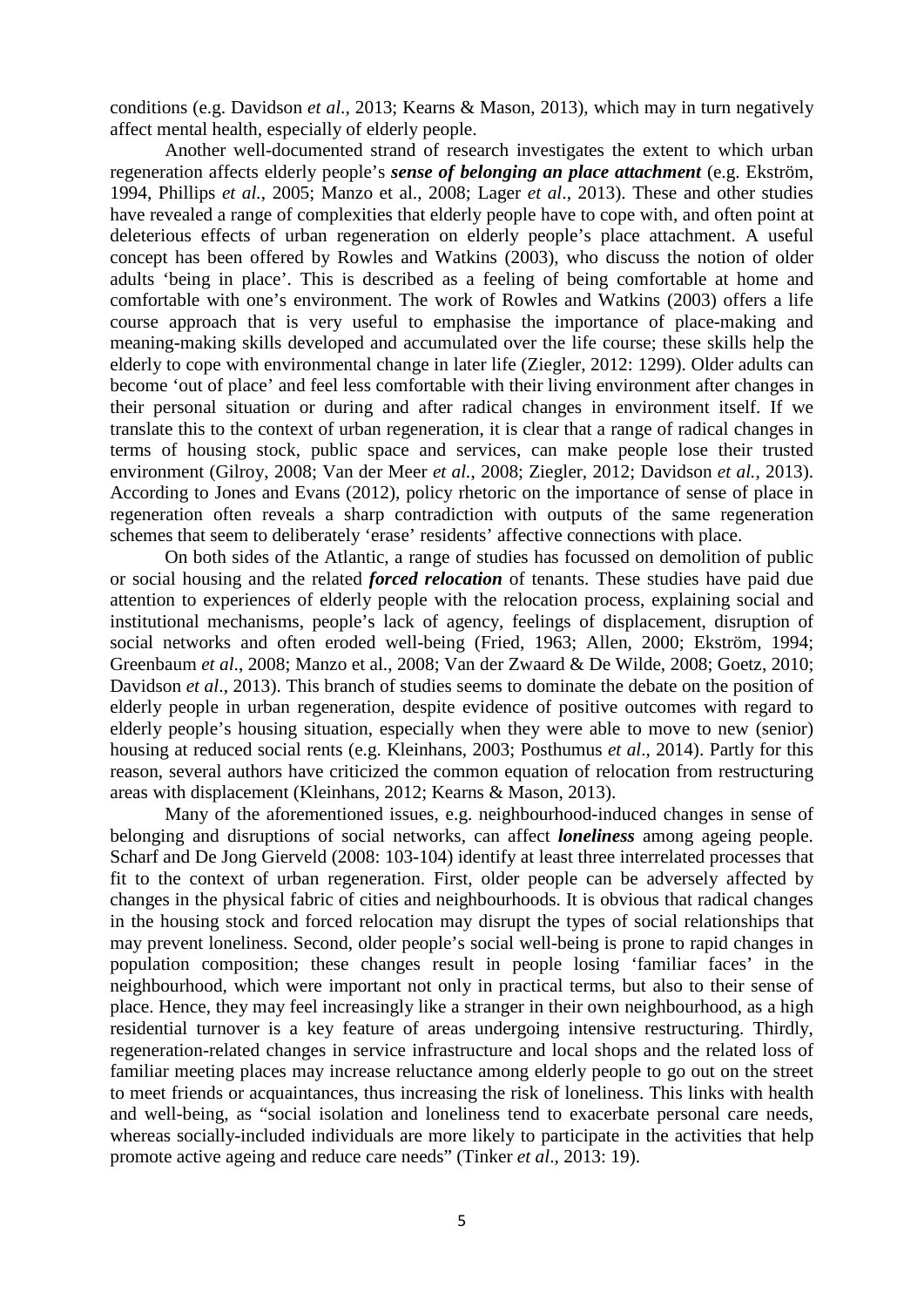According to many, local communities should form a supportive environment for elderly people (Wiles, 2005), but this does not come easily. Comparative research has shown that older people see 'healthy' ageing as an active achievement that must be created through personal effort and *supportive ties* that enable coping them with the physical and mental challenges associated with old age (Sixsmith *et al*., 2014). Maintaining social ties, not only with family and friends but also 'meaningful others' within the neighbourhood is crucial to mobilise practical and social support, and preventing loneliness (Gardner, 2011). In fact, much social support is often provided by elderly people themselves. An in-depth study of volunteering in an English deprived community revealed a significant share of older adults among volunteers for organizations providing social welfare services for people (i.e. nonhousehold members) in that community (Hardill & Baines, 2009). The aforementioned impacts of urban regeneration on social networks and loneliness are also linked with social support. In a longitudinal study of 15 deprived neighbourhoods in Glasgow, Kearns and colleagues (2014) found absence of practical support to be associated with frequent loneliness.

Recently, the continuing economic crises in many European countries has fuelled concerns about the *income position of elderly people*, at least in the Netherlands. Many people feel that not only the young and working people are affected by the crisis, but also the elderly. However, a national study of various age groups in society has revealed that those aged years and older have experienced stronger income increases than younger people. The share of people aged 65+ who reports that they can (very) easily get by on their disposable household income has increased from 40% in 1991 to 63% in 2011 (Soede, 2012). A large part of Dutch society holds a persistent stereotype that many elderly people are poor, despite the availability of objective data showing a completely different picture (Van Dalen & Henkens, 2013). Although the expected (causal) relations between income changes of elderly people and regeneration interventions are unclear in the (policy) literature, there are reasons to explore the link in this paper. As regeneration policy targets deprived areas with concentrations of low-income households, it is unsure whether the national figure on 63% getting by, also applies to residents in deprived areas. Urban regeneration may directly lower their disposable income by relocating them to more expensive (social) housing, or indirectly by neighbourhood resource displacement, i.e. disappearance or upgrading of local shops, services and meeting places so that incumbent residents cannot use them anymore and turn to more expensive alternatives (Davidson, 2008: 2392).

Another important factor to consider is that the crisis has delayed, slimmed down or cut regeneration policies as part of government austerity programs, also in the Netherlands. The crisis may have offset hard-fought program benefits (Curl & Kearns, 2013; Wilson, 2013: 191) for example by laying off people who were helped into paid employment, or local support programs for older residents. Macro-economic implications of the economic crisis include increasing the cost of living for elderly people by lowering housing and health care allowances and not indexing their pensions. Subsequently, elderly people may have fewer opportunities to visit family or friends and to participate in leisure activities or voluntary associations, thus further increasing (the risk of) social isolation. The combination of macroeconomic developments and cut programs emphasizes the need to look at how regeneration benefits have developed from the situation before the crisis to its recent culmination.

Based on this literature review, we seek to analyse the following matters: 1) changes in the housing situation and socioeconomic characteristics of elderly residents in Hoogvliet over time; 2) differences in housing and neighbourhood benefits between long-term *stayers* and *movers* to other dwellings in Hoogvliet, and 3) changes in loneliness and perceived social support in a panel of elderly residents.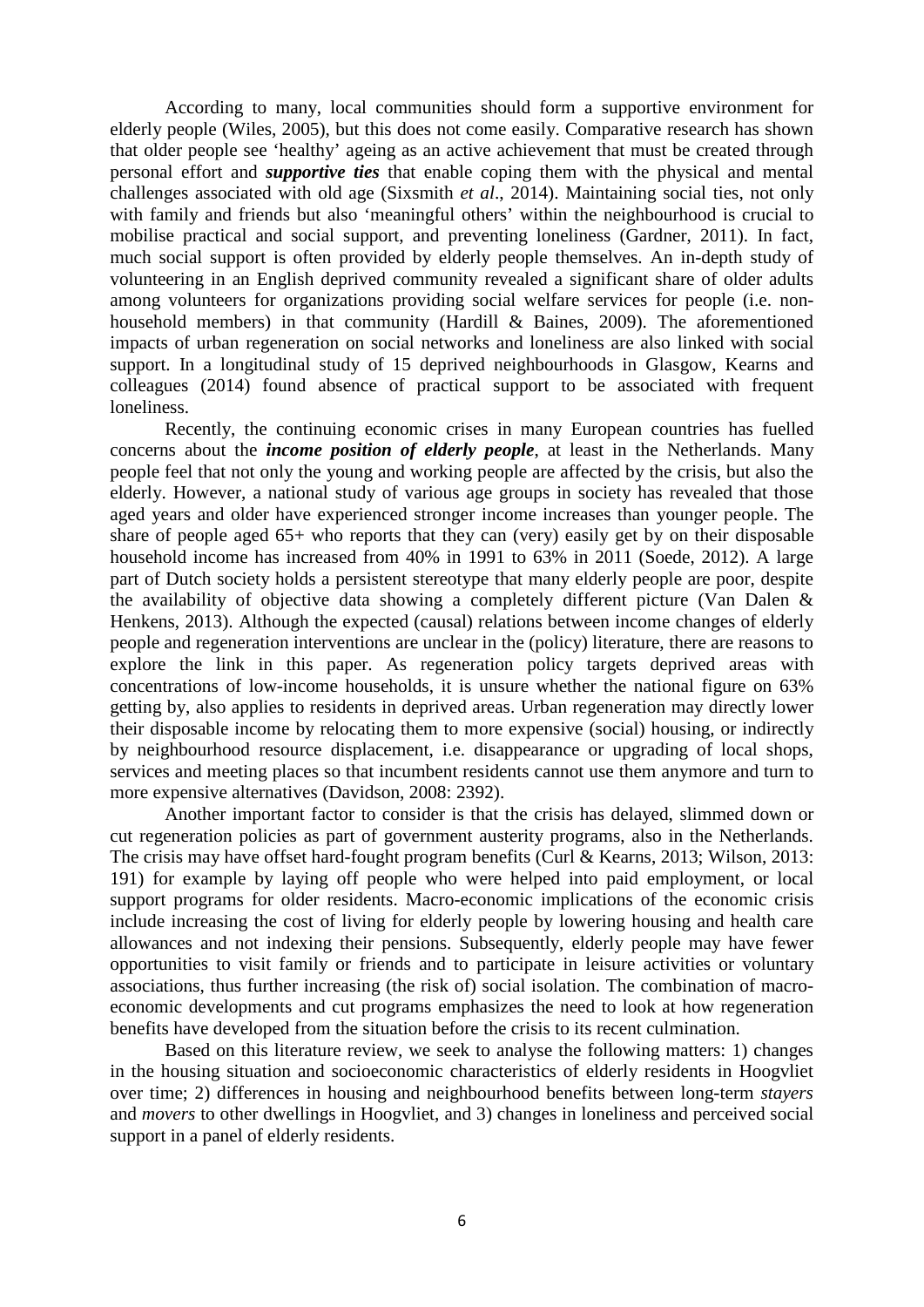## **3. Context, data and methods**

## *3.1 Research Area*

The Dutch city of Rotterdam expanded rapidly following the Second World War, largely due to housing shortages caused by war damage. Hoogvliet, a district in the south-western part of the city, was built mainly during the 1960s and was created to house employees in the nearby petrochemical industry. In the following decades, however, economic recessions and restructuring adversely affected the industry and unemployment rose rapidly. Early in the 1990s, the district authorities launched a social regeneration policy to reverse the decline of Hoogvliet. This social approach paved the way for a large-scale urban restructuring project that started in 1999 and is now nearing completion (Veldboer *et al.*, 2007). The project will transform the housing stock by demolishing 5,000 social rented dwellings and replacing them with more expensive rental and owner-occupied properties, and selling off 1,500 social rented dwellings (ODPM, 2006). The key principles of the renewal were framed in terms of improving collective (local economy in the district, social cohesion, housing stock, public space, civic involvement and reputation) and individual goals such as improvement of the residents' social economic position (Deelgemeente Hoogvliet, 1999; ODPM, 2006).



## **Figure 1 The Sarahburcht<sup>1</sup>**

Photo: First author.

<span id="page-7-0"></span>As part of the aim to improve social cohesion, particular attention was devoted to elderly people who were facing consequences of the regeneration process, especially in cases of relocation due to demolition of social rented dwellings. A so-called 'senior citizens brigade' (*seniorenbrigade*) was established in which senior citizens are helping each other out with

 $1$  The name 'Sarah' refers to a Dutch tradition in which a woman who reaches the age of 50 is called Sarah. For men, the name connected to 50 is Abraham.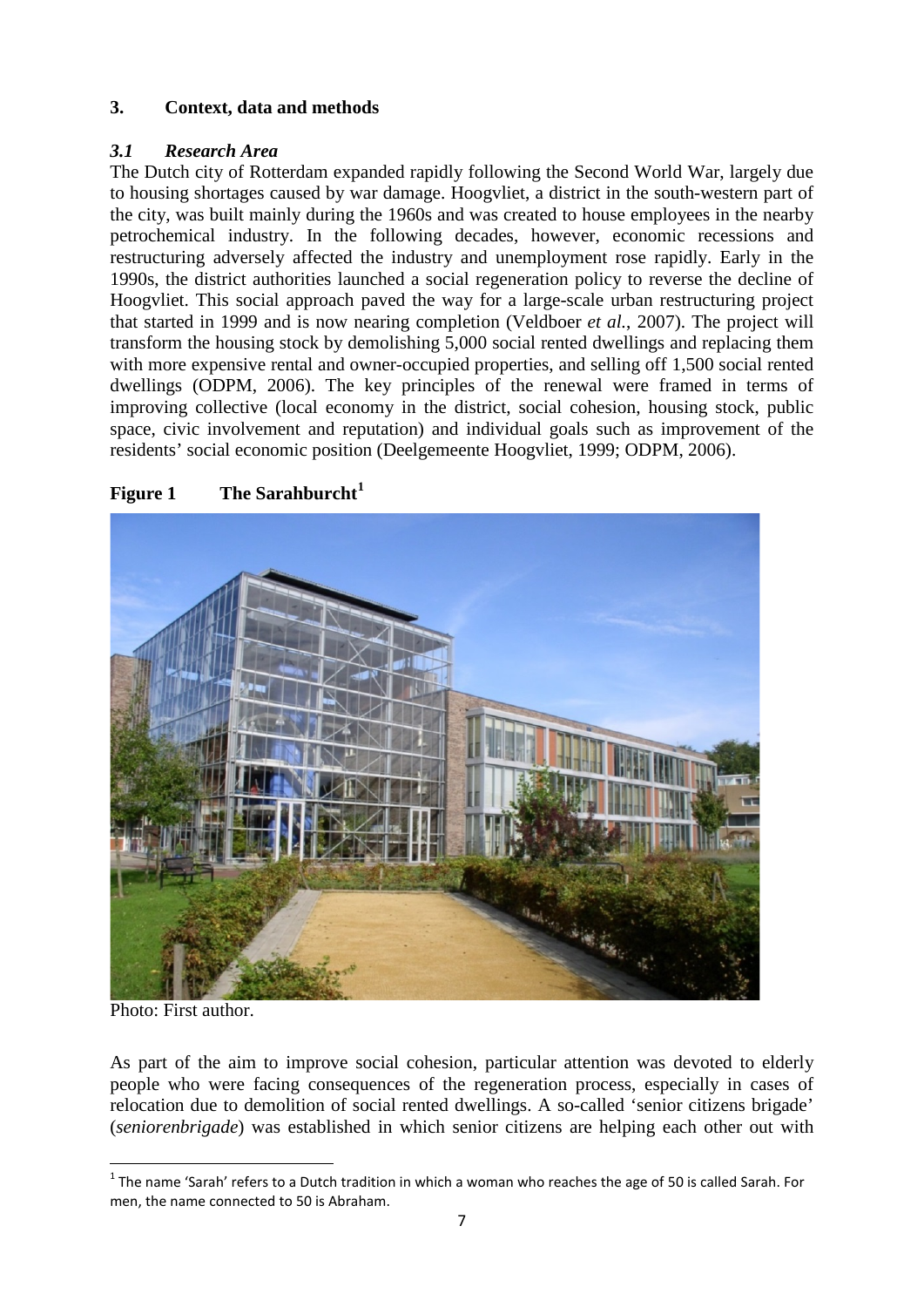various problems (ODPM, 2006: 100). Another instrument are 'neighbourhood houses' (*praathuizen*). These are vacant social rented dwellings accommodated by the housing association to serve as meeting spots for elderly people. These meeting places were also used by housing association or local authority councillors to exchange information and provide support in various stages of the regeneration (Deelgemeente Hoogvliet, 1999, ODPM, 2006: 100). Elderly residents who were relocated to new social rented dwellings not only received the formal compensation for moving costs, but also received discounts on standard rents that would be charged to for example new residents from outside Hoogvliet. This strategy aimed to increase the affordability of new dwellings and to minimize financial stress for older movers. Finally, some self-organised groups of elderly residents were active agents within the process. They wanted to stay together after demolition of their dwellings, joined forces and negotiated an active role in the design of replacement housing, targeting their housing preferences and future social care needs. This resulted in the development of housing communes (such as the 'Sarahburcht' (see Figure 1) and the 'Noorderbaken' where groups of people aged 50 years and older will be living in houses partly designed by themselves and developed by the housing associations (ODPM, 2006: 103).

#### *3.2 Data and analysis*

Our primary interest lies with residents who were about to reach the formal Dutch pension age in 2012. The reason is that socioeconomic mobility is usually (almost) non-existent among people who have retired and left paid employment by this age. We are particularly focusing on residents who were approximately 50 years or older when the regeneration started in 1999, and who now have reached the age of 63 and older. While the formal Dutch pension age was 65 years (in 2012), Dutch population statistics show that by the age of 63, only a small fraction is still active in paid employment, while the majority has retired. Hence, we will use this cut-off for our analysis.

| <b>Figure 2</b> | The timeline |                      |   |                       |           |
|-----------------|--------------|----------------------|---|-----------------------|-----------|
|                 |              | Start of the renewal |   | <i>Baseline</i> $t_0$ | Follow up |
| $t_1$           |              |                      |   |                       |           |
| Year:           | 1999         | $\leq$ retrospective | ← | 2007                  | 2012      |
| Age:            | $50+$        |                      |   | $58+$                 | $63+$     |
|                 |              |                      |   |                       |           |

We use a panel dataset based on large surveys conducted in 2007 and 2012, as part of a longitudinal research project on the outcomes of urban regeneration in Hoogvliet. This approach is partly in response to observations from a systematic evidence review that panel surveys to assess impacts on the original residents in the context or area-based initiatives are rare (Thomson *et al*., 2006: 113; Wilson, 2013: 178). In 2007, we completed a mixedmethods study of experiences and perceptions of long-term stayers and movers within Hoogvliet, i.e. all residents who remained in the Hoogvliet district during the period 1999- 2007 (Veldboer *et al*., 2007). Lacking a proper baseline measurement in 1999, this particular study used a retrospective survey to reveal perceived changes in a set of neighbourhood and individual indicators that may have been affected by various regeneration measures, such as housing and neighbourhood satisfaction, levels of social and physical disorder, and social cohesion and collective efficacy. From a population of approximately 6,000 households, the survey yielded a response of 1,684 (25%) usable questionnaires, of which half  $(n=841)$  was returned by respondents who were 63 or older. Non-response analysis (not shown here) has revealed that ethnic minorities were slightly underrepresented, but elderly people were strongly overrepresented (Veldboer *et al*., 2007). For the purposes of our paper, the latter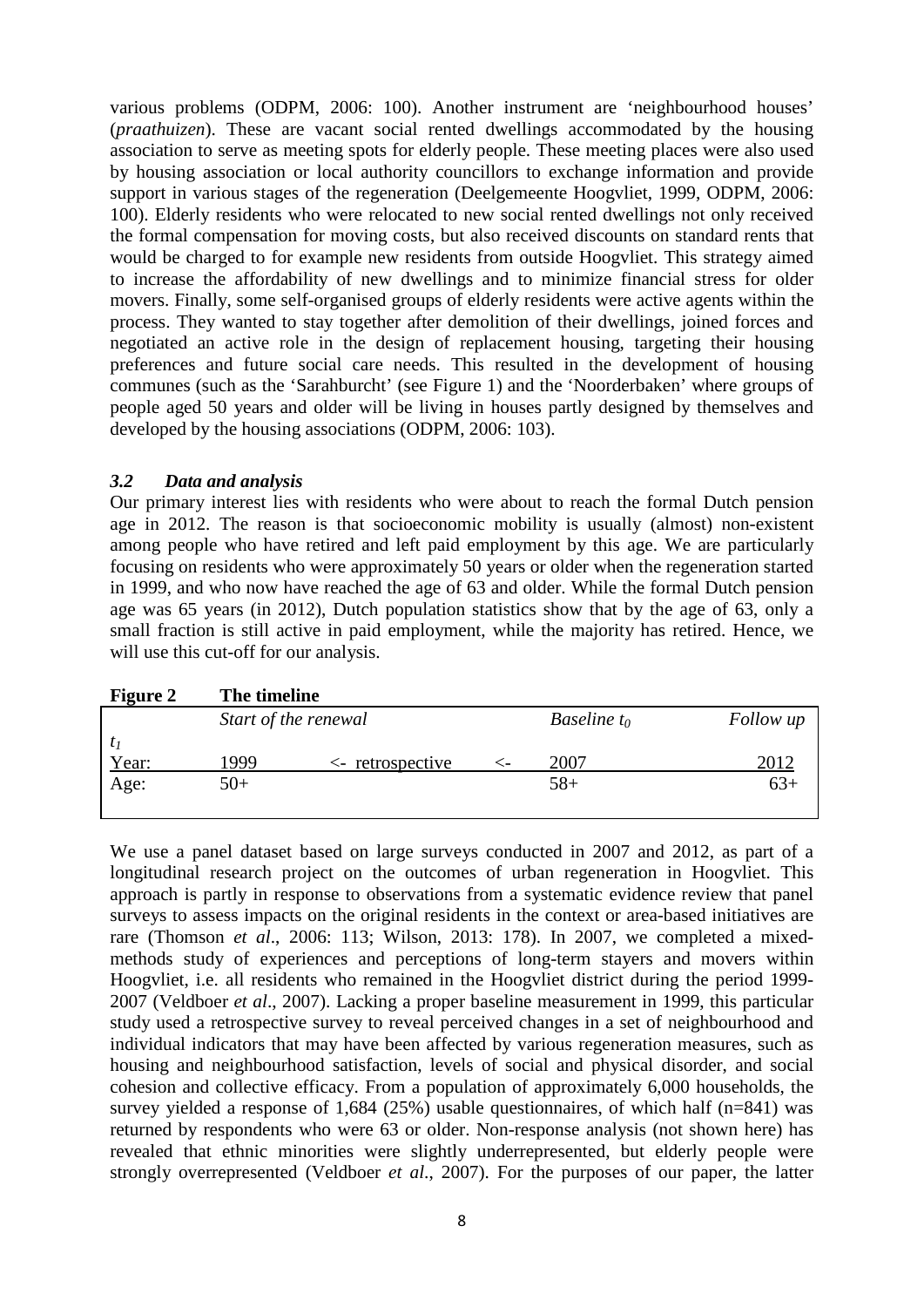outcome was useful for increasing the potential size of a panel of elderly residents. In the 2007 survey, we asked respondents' consent for contacting them for subsequent research.

In 2012, we set out a much larger survey for a follow-up study with a wider scope, i.e. also including residents who had moved into the district from other parts of Rotterdam or be beyond (Kleinhans *et al*., 2014). This survey was predominantly based upon a random sample of adult residents in Hoogvliet, but also on a population administration data check of respondents of the 2007 survey, in order to approach them again for the follow-up survey. As a result of missing address data, residential mobility, deaths and other life cycle events, only a quarter of the respondents from 2007 could be retraced in 2012. In the end, this yielded a panel of **160** respondents aged 63 years or older who were interviewed in both years. Their common characteristic is that they have lived in Hoogvliet since the start of the regeneration project in 1999 (see Figure 2) and have either lived in the same dwelling since then (*stayers*) or have moved to another dwelling within the district Hoogvliet (*movers*). In other words, this panel of residents has been fully exposed to the regeneration from the very beginning to date. Appendix A lists the demographic characteristics of the respondents. Two-thirds are men, one third are women. Almost half of the respondents are aged 63-74 years and 44 per cent are aged 75-84 years. In terms of household composition, 36 per cent are single and 56 are couples without children living at home. And 90 per cent are native Dutchmen; the remainder have a background mostly in Surinam or Indonesia.

We focus our analysis on changes in socioeconomic position, housing situation, and indicators of social support and loneliness. Interestingly, timing of the measurements allows an indication of the extent to which the economic crises has affected this groups. The first measurement (2007) was conducted before the start of the economic crisis (early 2009), while the second measurement coincides with its peak (2012), at least in public perception.

Because assessment is based on change for individuals, analyses will automatically control for fixed person specific latent characteristics, such as a respondents gender or a trait of extraversion, which may influence the propensity to record a given outcome (see Wilson, 2013: 178). Unfortunately, we have no control group for this panel, so we cannot establish with full certainty whether the reported changes are the result of regeneration measures or other factors in time. This problem is partly overcome by using survey questions include an explicit link between regeneration and certain outcomes.

Depending on the nature of the relationships tested and the measurement level of the variables, we have applied a number of statistical techniques<sup>[2](#page-7-0)</sup>, such as Fischer's Exact test, McNemar change test, Chi-square test, Mann-Whitney test, Wilcoxon Sign Rank test, and Marginal Homogeneity test. Below, the main results will be described.

#### **4. Results**

#### *4.1 Changes in perceived income and housing situation*

With a few exceptions, all panel respondents are social renters. In Table 1, a limited number of moves between 2007 and 2012 can be observed when looking at housing type. A small number has moved from single-family dwellings to independent apartments, special elderly housing or an apartment in a commune for elderly people; the Saraburcht and Noorderbaken (Figure 1) are examples of this new type of housing in Hoogvliet.

Mann-Whitney U-test: two independent samples, ordinal measurement level.

<span id="page-9-0"></span><sup>&</sup>lt;sup>2</sup> Fischer's Exact test: two independent samples, categorical measurement level.

McNemar change test: two dependent samples, categorical measurement level.

Chi-square (χ2) test: two or more independent samples, categorical measurement level.

Wilcoxon Sign Rank test: two dependent samples, ordinal measurement level.

Marginal Homogeneity test: more than two dependent samples, categorical measurement level.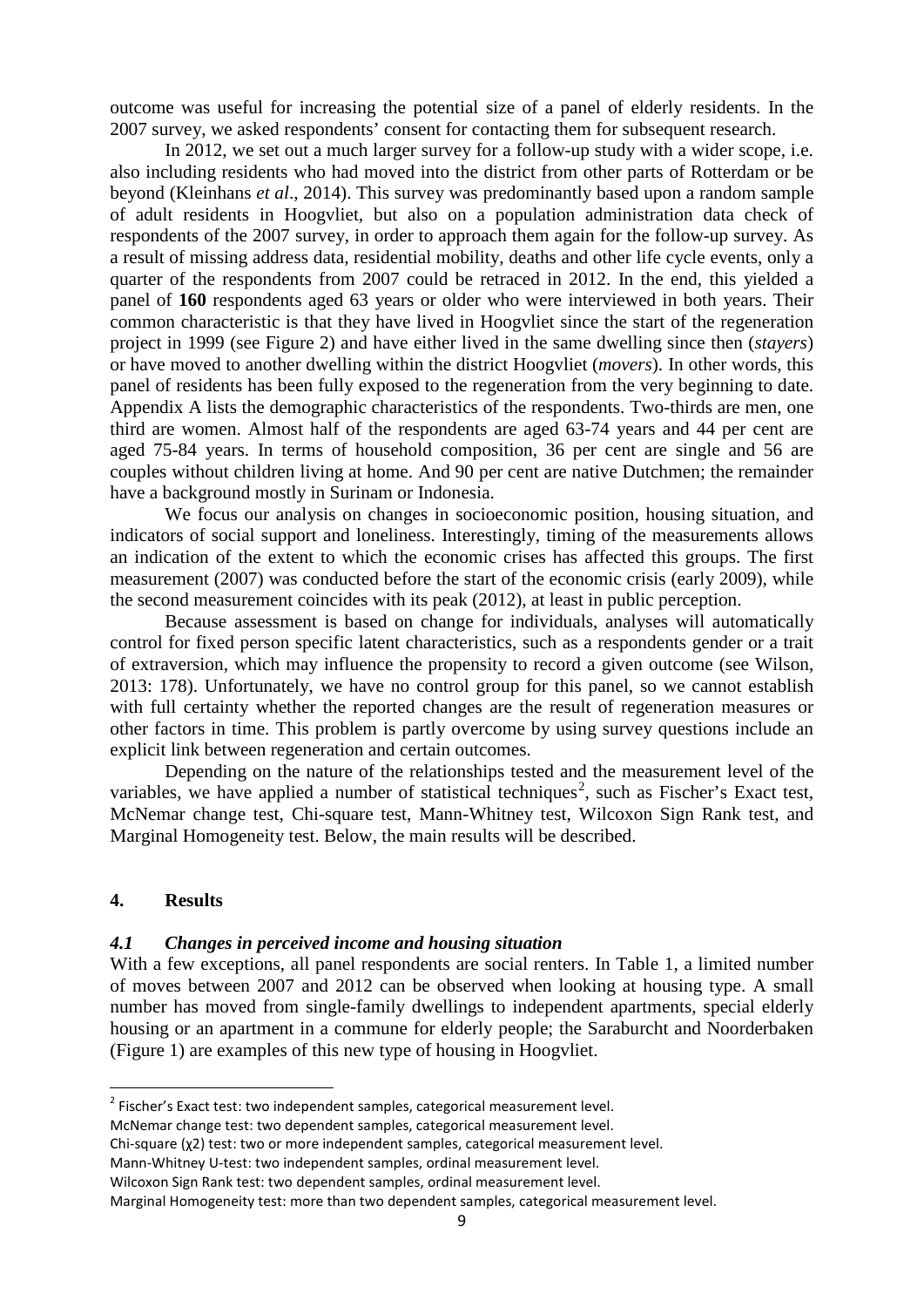| Table 1<br><b>Changes in housing and socioeconomic situation</b> |                  |                            |                  |                  |                  |                  |       |
|------------------------------------------------------------------|------------------|----------------------------|------------------|------------------|------------------|------------------|-------|
| <b>Indicator</b>                                                 |                  | $t_0(2007)$<br>$t_1(2012)$ |                  | <b>Test type</b> | <b>Statistic</b> | $\boldsymbol{p}$ |       |
|                                                                  | $\boldsymbol{n}$ | %                          | $\boldsymbol{n}$ | %                |                  |                  |       |
| <b>Housing Tenure</b>                                            |                  |                            |                  |                  |                  |                  |       |
| - Social rent                                                    | 149              | 93.1                       | 143              | 89.4             | McNemar          | $N.A.***$        | 1.000 |
| - Owner occupation                                               | 7                | 4.4                        | 7                | 4.4              |                  |                  |       |
| - Unknown                                                        | $\overline{4}$   | 2.5                        | 10               | 6.3              |                  |                  |       |
| <b>Housing Type:</b>                                             |                  |                            |                  |                  |                  |                  |       |
|                                                                  |                  |                            |                  |                  |                  | Std. MH          |       |
| - Single-family dwelling                                         | 71               | 44.4                       | 62               | 38.8             | Marginal         |                  | 0.846 |
| - Apartment (independent)                                        | 64               | 40.0                       | 67               | 41.9             | Homogeneity      | $-0.195$         |       |
| - Special elderly housing                                        | 15               | 9.4                        | 19               | 11.9             |                  |                  |       |
| - Apartment in commune                                           | $\tau$           | 4.4                        | 10               | 6.3              |                  |                  |       |
| - Other                                                          | 3                | 1.9                        | $\overline{2}$   | 1.2              |                  |                  |       |
| Income source:                                                   |                  |                            |                  |                  |                  |                  |       |
| - Salary (employment)                                            | 18               | 11.3                       | 7                | 4.4              | McNemar          | $N.A.***$        | 0.003 |
| - Retirement                                                     | 129              | 80.6                       | 148              | 92.5             | McNemar          | $\chi^2 = 12$    | 0.001 |
| - Social benefits                                                | 9                | 5.7                        | $\overline{4}$   | 2.5              | McNemar          | $N.A.***$        | 0.508 |
| Use of allowances:                                               |                  |                            |                  |                  |                  |                  |       |
| - Housing allowance                                              | 51               | 31.9                       | 58               | 36.3             | McNemar          | $N.A.***$        | 0.210 |
| - Care allowance                                                 | 86               | 53.8                       | 109              | 68.1             | McNemar          | $\chi^2 = 9.787$ | 0.002 |
| - No allowance at all                                            | 50               | 31.3                       | 40               | 25.0             | McNemar          | $\chi^2 = 1.929$ | 0.165 |
| Disposable income:                                               |                  |                            |                  |                  |                  |                  |       |
|                                                                  |                  |                            |                  |                  |                  | Std. MH          |       |
| - Increased                                                      | 24               | 15.0                       | 20               | 12.5             | Marginal         |                  | 0.536 |
| - Remained stable                                                | 79               | 49.4                       | 95               | 59.4             | Homogeneity      | 0.619            |       |
| - Decreased                                                      | 51               | 31.9                       | 42               | 26.3             |                  |                  |       |
| - Unknown                                                        | 6                | 3.8                        | 3                | 1.9              |                  |                  |       |
|                                                                  |                  |                            |                  |                  |                  |                  |       |
| <b>Coping financially:</b>                                       |                  |                            |                  |                  |                  |                  |       |
| - Easier than before                                             | 10               | 6.3                        | 15               | 9.4              |                  | Std. MH          |       |
|                                                                  |                  | 43.1                       |                  |                  | Marginal         | $\equiv$         | 0.002 |
| - No difference                                                  | 69               |                            | 91               | 56.9             | Homogeneity      | 3.101            |       |
| More difficult than before                                       | 66               | 41.3                       | 50               | 31.3             |                  |                  |       |
| - Unknown                                                        | 15               | 9.4                        | $\overline{4}$   | 2.5              |                  |                  |       |
| <b>Changes in savings</b>                                        |                  |                            |                  |                  |                  |                  |       |
| - More savings                                                   | 14               | 8.8                        | 17               | 10.6             |                  | Std. MH          | 0.100 |
|                                                                  |                  |                            |                  |                  | Marginal         |                  |       |
| - Roughly the same                                               | 33               | 20.6                       | 48               | 30.0             | Homogeneity      | 1.635            |       |
| - Less savings                                                   | 67               | 41.9                       | 61               | 38.1             |                  |                  |       |
| - Cannot create savings                                          | 31               | 19.4                       | 28               | 17.5             |                  |                  |       |
| - Unknown                                                        | 15               | 9.4                        | 6                | 3.8              |                  |                  |       |
| <b>Loans and debts:</b>                                          |                  |                            |                  |                  |                  |                  |       |
| Respondent has debts                                             | 24               | 15.0                       | 9                | 5.6              | McNemar          | $N.A.***$        | 0.004 |
| <b>Changes in loans/debts:</b>                                   |                  |                            |                  |                  |                  |                  |       |
| - Debts have decreased                                           | 13               | 8.1                        | 8                | 5.0              |                  | Std. MH          | 0.083 |
|                                                                  |                  |                            |                  |                  | Marginal         |                  |       |
| - Debts remained stable                                          | 13               | 8.1                        | 12               | 7.5              | Homogeneity      | 1.732            |       |
| - Debts have increased                                           | 10               | 6.3                        | 3                | 1.9              |                  |                  |       |
| - Not applicable                                                 | 124              | 77.5                       | 137              | 85.6             |                  |                  |       |

Source: panel data extracted from surveys 2007 and 2012. Significant p-values (p≤0.05) are printed in **bold**. \*\*\* In some cases, SPSS does not provide a  $\chi^2$  test statistic for the McNemar test, but only a p-value. This is because SPSS calculates the p-value differently depending on the number of discordant pairs in the cross table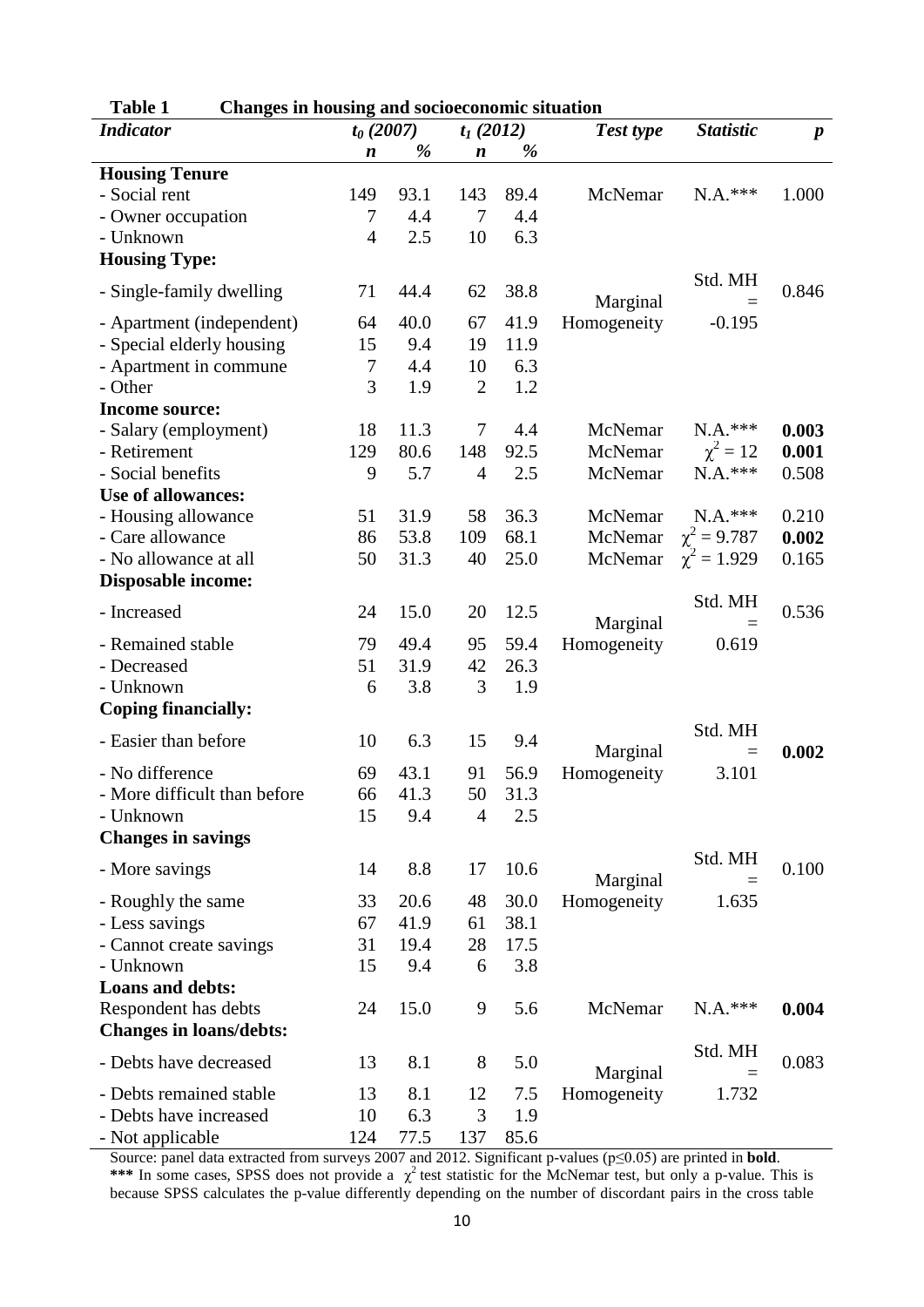that compares the measurements (LaerdStatistics, 2014). If the number of discordant pairs is small, the McNemar test  $\chi^2$  is not well approximated by the  $\chi$ -squared distribution. In such cases (a rule of the thumb is N\_D <25) a two-tailed exact test based on a binomial distribution is used by SPSS and no separate test statistic is reported.

Now we turn to the most important sources of income, including official allowances. In Table 1, note that we have reported these as dichotomous variables, as residents could more than one income source in the survey. This is also why we used the McNemar test. While we cannot exclude a crisis effect (redundancies), ageing has further decreased the already limited share of respondents with paid employment on  $t_0$  to  $t_1$ . The share of retired people peaks at 93 per cent. The increasing age also affects the use of allowances.<sup>[3](#page-9-0)</sup> Housing allowances has grown from 32 to 36 per cent. More strikingly, the share of health care allowances has increased from 54 to 68 per cent, i.e. two-thirds of the panel.

Subsequently we analyse the *perceived* income situation of the panel. Lacking proper objective income data, we compare perceived disposable income change, the ability to get by financially, and changes in savings and debts/loans over the years. First, we find a quite stable pattern in the perceived income changes over the preceding years, both for  $t_0$  and  $t_1$ . Approximately 14 percent has reported an increase, while roughly 30 per cent perceives a decrease. The differences between 2007 and 2012 are not statistically significant. Secondly, the share of respondents claiming to get by more easily has increased slightly (from 6 to 9 per cent). Simultaneously, the share of people experiencing more difficulties to get by, has decreased (from 41 to 31 on  $t_0$  and  $t_1$  respectively). So whereas the perceived disposable income has not changed significantly, respondents perceive to be slightly but significantly more able to get by financially. However, getting by more easily does not mean that people increase their savings. There is no significant change in the reported (in)ability to save money. Finally, the share of respondents reporting consumer loans  $(debts)<sup>4</sup>$  $(debts)<sup>4</sup>$  $(debts)<sup>4</sup>$  has decreased from 15 to 6 per cent. All in all, the data do not reveal substantial volatility in the reported income data. If anything, the socioeconomic position of the panel seems to have improved slightly since 2007. While we cannot establish the extent to which retirement was a result of redundancies, the share of retired people has significantly decreased the share of people that may lose their job due to the economic crisis.

### *4.2 Attribution of individual and neighbourhood benefits to regeneration*

In section 3.2, we explained that the 2007  $(t_0)$  and 2012  $(t_1)$  questionnaires were only partly identical. This is the result of the differences in focus between the two studies that are at the basis of our panel. In the 2012 survey, we have asked respondents to reflect upon the extent to which they feel that changes in their own personal situation and development of their neighbourhood can be attributed to regeneration interventions (especially demolition of unattractive social housing, new construction of higher-quality social or owner-occupied housing, improvement of public space, and so on – see section 3.1 and Kleinhans *et al*., 2014). These data are not available for 2007.

<sup>&</sup>lt;sup>3</sup> In the Netherlands, two types of allowances are relevant with regard to the disposable income of elderly people: health care and housing allowances. **Health care allowances** have been introduced as part of a reform in private health insurance in 2006. Through the Healthcare Allowance Act (*Wet op de Zorgtoeslag*), households with lower incomes are financially compensated for paying the obligatory fees to private insurance on a monthly basis (Van Ginneken *et al*. 2008). **Housing allowances** are a means to making rental housing of a certain quality available to low-income tenants. Established in the Housing Allowance Act (*Huursubsidiewet*) of 1997, the subsidy varies with the rent level, household income and household size (see Priemus *et al*., 2005 for a detailed explanation).<br><sup>4</sup> With loans, we exclude mortgages connected to owner-occupied housing.

<span id="page-11-0"></span>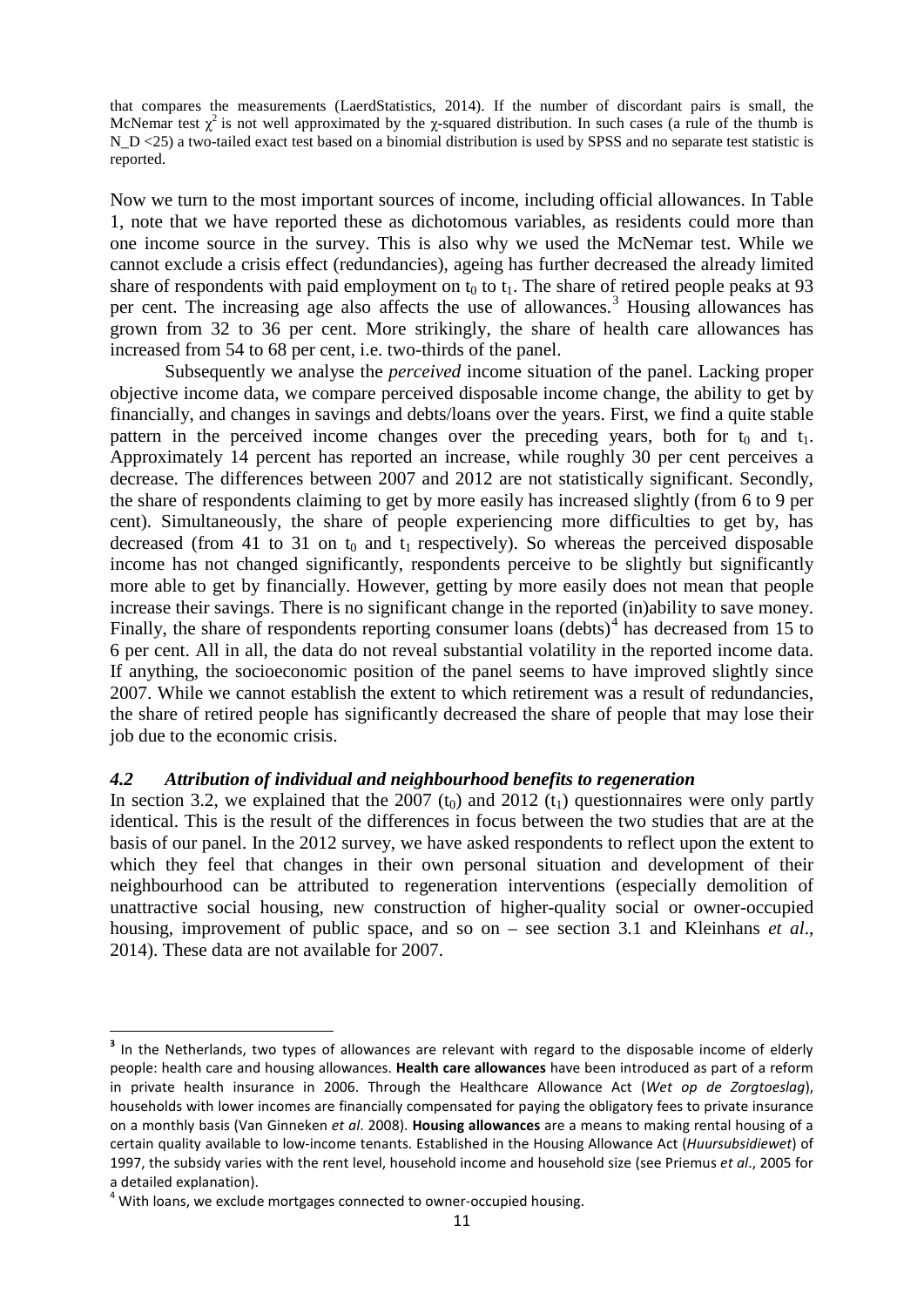| $_{\rm{outyds}}$ versus movers in 2012<br><b>Indicator</b> | <b>Movers</b>    |                  | <b>Stayers</b>   |             | Test type         | <b>Test</b>     | $p-$  |
|------------------------------------------------------------|------------------|------------------|------------------|-------------|-------------------|-----------------|-------|
|                                                            |                  | $(n = 39)$       |                  | $(n = 119)$ |                   | statistic       | value |
|                                                            | n                | %                | $\boldsymbol{n}$ | %           |                   |                 |       |
| <b>Housing Type:</b>                                       |                  |                  |                  |             |                   |                 |       |
| - Single-family dwelling                                   | $\overline{2}$   | 5.1              | 59               | 50.0        | Fisher's          | 38.541          | 0.000 |
| - Apartment (independent)                                  | 20               | 51.3             | 47               | 39.8        | <b>Exact Test</b> |                 |       |
| - Special elderly housing                                  | 10               | 25.6             | 8                | 6.8         |                   |                 |       |
| - Apartment in commune                                     | 7                | 17.9             | 3                | 2.5         |                   |                 |       |
| <b>Changes in housing</b>                                  |                  |                  |                  |             |                   |                 |       |
| situation:                                                 |                  |                  |                  |             |                   |                 |       |
| - No change                                                | 10               | 30.3             | 96               | 93.2        | Fisher's          | 57.990          | 0.000 |
| - Bought rental dwelling                                   | $\boldsymbol{0}$ | $\boldsymbol{0}$ | $\overline{2}$   | 1.9         | <b>Exact Test</b> |                 |       |
| - Moved to new construction                                | 12               | 36.4             | $***1$           | 1.0         |                   |                 |       |
| - Moved to existing dwelling                               | $8\,$            | 24.2             | $***3$           | 2.9         |                   |                 |       |
| - Other                                                    | 3                | 9.1              | $\mathbf{1}$     | 1.0         |                   |                 |       |
| <b>Experienced personal benefit</b>                        |                  |                  |                  |             |                   |                 |       |
| due to regeneration?                                       |                  |                  |                  |             |                   |                 |       |
| - Yes                                                      | 21               | 61.8             | 27               | 23.5        | Chi-<br>Square    | $\chi^2$ =17.72 | 0.000 |
| $-$ No                                                     | 12               | 35.3             | 78               | 67.8        |                   |                 |       |
| - Don't know                                               | $\mathbf{1}$     | 2.9              | 10               | 8.7         |                   |                 |       |
| Neighbourhood change in                                    |                  |                  |                  |             |                   |                 |       |
| the past few years:                                        |                  |                  |                  |             |                   |                 |       |
| - Improved                                                 | 16               | 43.2             | 25               | 21.7        | Chi-<br>Square    | $\chi^2$ =11.10 | 0.004 |
| - Remained stable                                          | 19               | 51.4             | 58               | 50.4        |                   |                 |       |
| - Declined                                                 | $\overline{2}$   | 5.4              | 32               | 27.8        |                   |                 |       |
| Is neighbourhood change an                                 |                  |                  |                  |             |                   |                 |       |
| effect of regeneration (RG)?                               |                  |                  |                  |             |                   |                 |       |
| - Completely thanks to the RG                              | 6                | 18.8             | 12               | 10.9        | Mann-             | 1387.5          | 0.05  |
| - Partly thanks to the RG                                  | 13               | 40.6             | 35               | 31.8        | Whitney<br>U      |                 |       |
| - Hardly thanks to the RG                                  | 6                | 18.8             | 21               | 19.1        |                   |                 |       |
| - Not at all related with RG                               | 7                | 21.9             | 42               | 38.2        |                   |                 |       |

**Table 2 Stayers versus movers in 2012**

Source: panel data extracted from surveys 2007 and 2012. Significant p-values (p≤0.05) are printed in **bold**. **\*\*\***These are respondents who have ignored the routing in the original questionnaire; they have not moved in the years 2007-2012, but before this period; they nevertheless filled out the question about housing changes in this period of time.

In order to link panel member perceptions of regeneration benefits to the actual regeneration interventions, we distinguish between panel members who moved due to the regeneration (movers) and those who remained in the same dwelling between t0 and t1 (stayers). In other words, the first group was directly affected through a move within the regeneration area, regardless of whether this move was voluntary or involuntary. Thus, any between-group differences in perceived regeneration benefits are likely to be connected with changes (or a lack thereof) in the housing situation.

Table 2 shows that stayers more often live in a single-family dwelling, while movers significantly more often reside in a (new) independent apartment, special elderly housing or an apartment in a commune, such as the Sarahburcht or the Noorderbaken (see Fig. 1 & 2). Not surprisingly, almost all stayers reported no changes in the housing situation. This applies to almost one third of the movers. More than 60% of the movers reports a personal benefit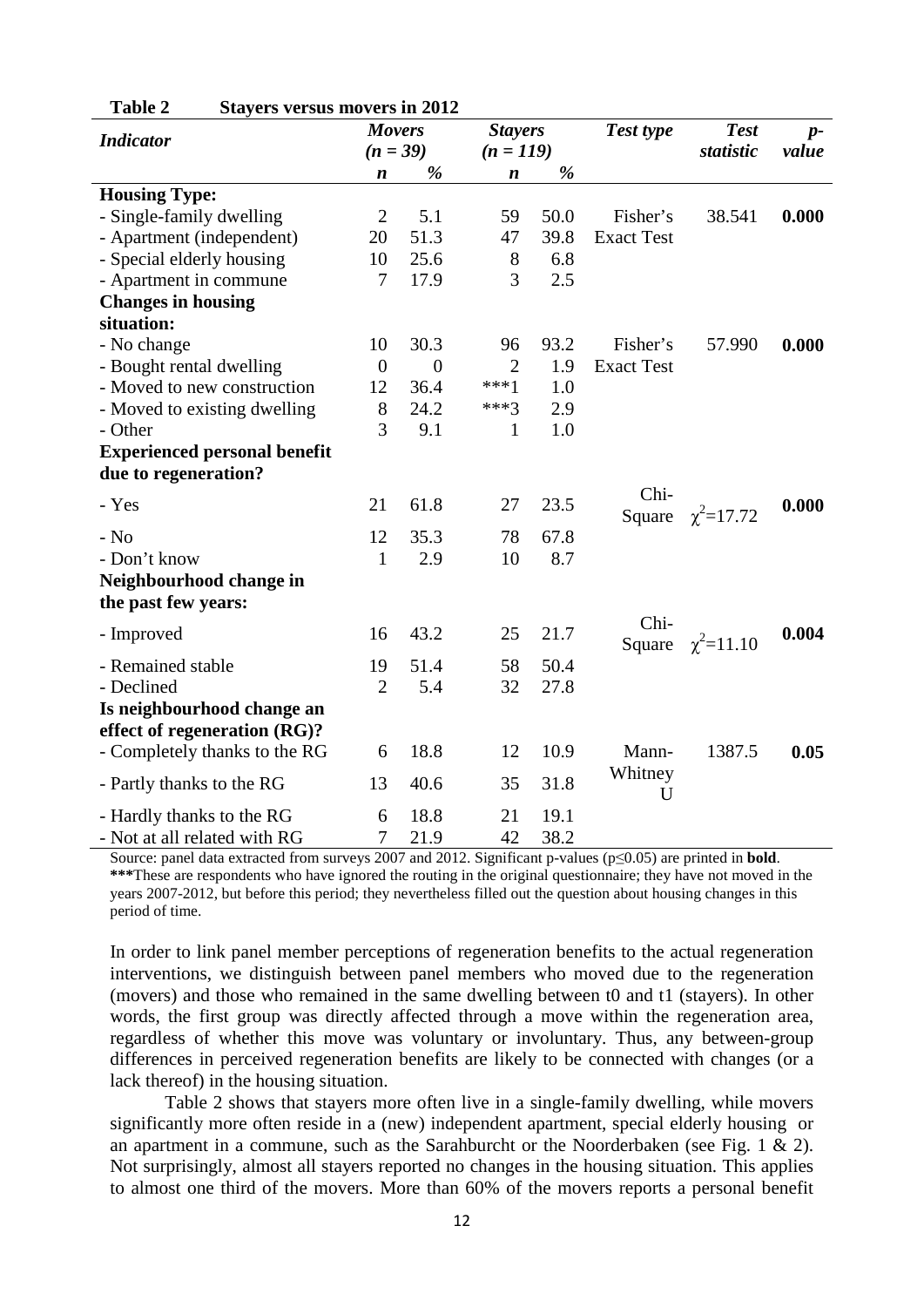from regeneration, compared to only a quarter among the stayers. Other 2012 survey data (not reported here) show that these personal benefit are mostly connected to changes in the housing situation, such as higher overall dwelling quality, insulation, better kitchen and bathrooms, and more space.

Movers are much more positive than stayers about the changes in their current neighbourhood. Whereas 43 per cent of the movers feel that their neighbourhood has improved, the share of stayers reporting this outcome is about half this share (22 per cent). This difference can be primarily explained by moving to new construction, to other ('better') neighbourhoods within Hoogvliet, or a combination of these two factors. And whereas 28 per cent of the stayers reports 'decline', only five per cent movers has the same feeling. Finally, movers significantly more often attribute neighbourhood changes to regeneration than stayers. Further analyses (not shown here) indicate that there are no stayers who attribute perceived neighbourhood decline to regeneration efforts.

#### *4.3 Changes in social support and loneliness*

As described in section 2, large-scale demolition and relocation may have disrupted socially supportive ties of elderly people, for whom a (strong) social network is crucial to mobilising practical and social support, and preventing social isolation and loneliness (Gardner, 2011). While preventing social isolation has not been a key aim in the regeneration of Hoogyliet, this issue received much attention during the process, not only with regard to elderly people who had to cope with forced relocation, but also with elderly people who remain living in the same dwelling. Various instruments such as the aforementioned 'senior citizens brigade' (see section 3.1) were deployed to tackle social exclusion and to prevent unintentional harm as a result of relocation out of the trusted and familiar environment.

In order to measure support and loneliness, the 2007 and 2012 surveys included three 5-point Likert scale items (strongly disagree … strongly agree). As there are only three items, exploratory or confirmatory factor analysis is not an option. Moreover, Cronbach's α of the combined items is below the usual 0.7 cut-off, so the items cannot be combined into one index measure. Thus, we analyse each item separately (see Table 3). The items are:

- 1. In case of emergency, I can always call on someone close by for help
- 2. I have to solve many problems myself as I get support from very few people
- 3. I often feel lonely.

For item 1 (*emergency support*) we found no significant difference between  $t_0$  and  $t_1$ . So there appears no change in the perceived (level of) emergency support of panel members. For item 2 (*lack of social support*), we find that similar shares of respondents agree with the proposition on t<sub>0</sub> and t<sub>1</sub>. However, the share of respondents who strongly *disagree* with the proposition has significantly **decreased** over time, i.e. from 13 per cent in 2007 to 3 per cent 2012. Since the share of people disagreeing has decreased, it appears that the perceived level of social support has slightly decreased over time, with the difference between 2007 en 2012 being significant. A similar pattern applies to item 3 (*loneliness*), with a decrease of 14 per cent strongly disagreeing with the statement. Thus, the level of loneliness seems to have slightly *increased* between 2007 and 2012.

While the differences for both items are statistically significant, there is no evidence for a straightforward deterioration in the levels of social support and loneliness. Such a trend should have been reflected in higher shares of panel members who (strongly) *agree* with both negative statements. Considering this and the fact that the observed changes between  $t_0$  and  $t_1$ are connected to low numbers of respondents, we see no reason to apply multivariate modelling to the indicators of loneliness and social support. Further bivariate analysis (not shown here) reveals that the aforementioned changes only apply to *stayers* in the same dwelling. Among *movers*, the differences between  $t_0$  and  $t_1$  are not statistically significant.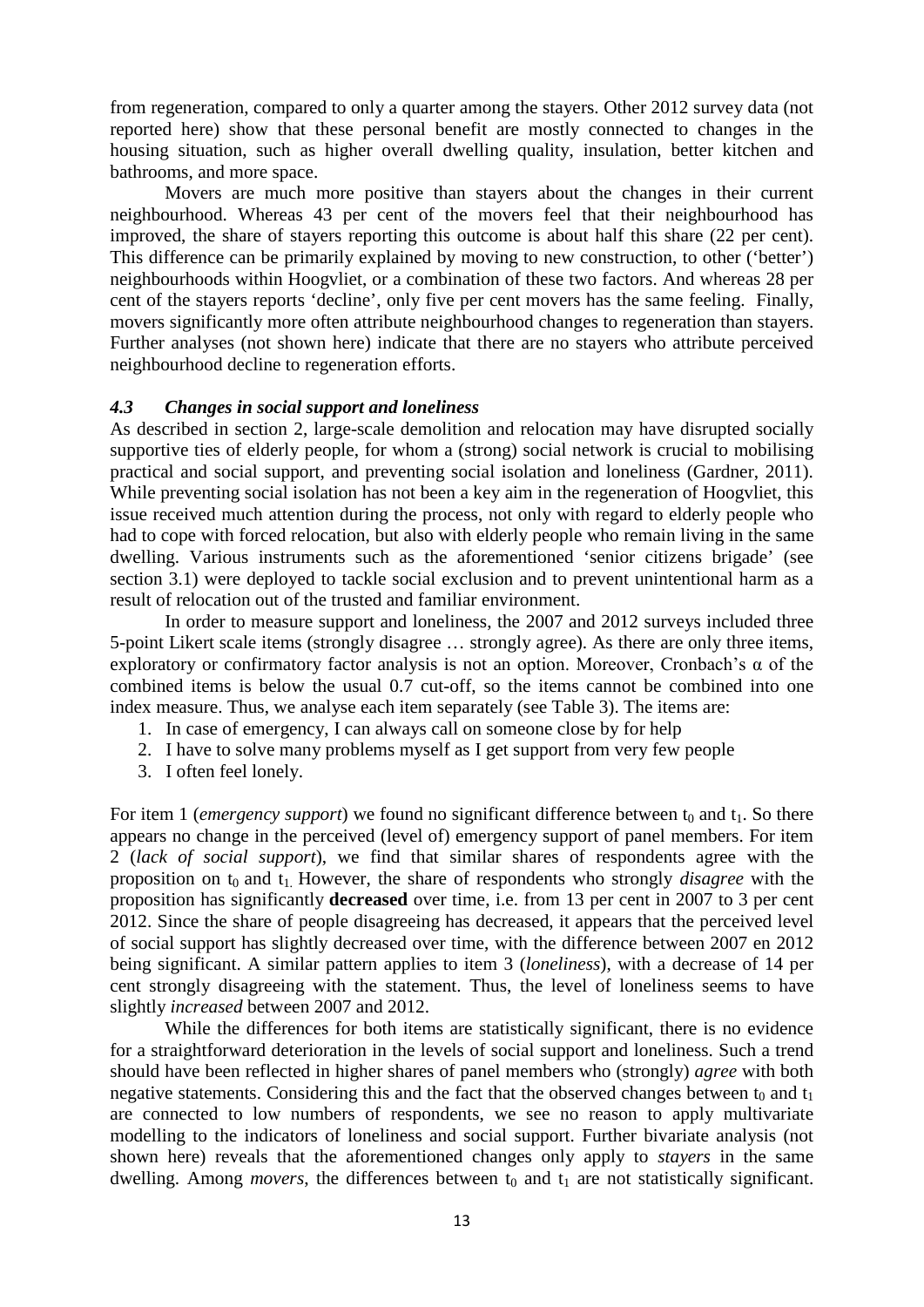Hence, respondents who were directly affected by urban regeneration (through a move) have not reported changes in their perceived levels of support and loneliness. In contrast, in the literature, this category is often supposed to be most negatively affected.

| L'adie 5<br>Changes in social support and ioneliness $2007 - 2012$ (n=160) |                            |      |                  |                  |                   |                  |       |
|----------------------------------------------------------------------------|----------------------------|------|------------------|------------------|-------------------|------------------|-------|
| <b>Indicator</b>                                                           | $t_0(2007)$<br>$t_1(2012)$ |      | Test type        | <b>Statistic</b> | $\boldsymbol{p}$  |                  |       |
|                                                                            | $\boldsymbol{n}$           | %    | $\boldsymbol{n}$ | %                |                   |                  |       |
| <b>Emergency support</b>                                                   |                            |      |                  |                  |                   |                  |       |
| - Strongly agree                                                           | 52                         | 35.4 | 39               | 25.5             | Wilcoxon<br>Sign  | $Z = -$<br>0.984 | 0.325 |
| - Agree                                                                    | 62                         | 42.2 | 76               | 49.7             | <b>Ranks Test</b> |                  |       |
| - Neither agree nor disagree                                               | 21                         | 14.3 | 29               | 19.0             |                   |                  |       |
| - Disagree                                                                 | 5                          | 3.4  | 6                | 3.9              |                   |                  |       |
| - Strongly disagree                                                        | 7                          | 4.8  | 3                | 2.0              |                   |                  |       |
| Lack of social support                                                     |                            |      |                  |                  |                   |                  |       |
| - Strongly agree                                                           | 13                         | 9.2  | 16               | 10.8             | Wilcoxon<br>Sign  | $Z = -$<br>2.711 | 0.007 |
| - Agree                                                                    | 22                         | 15.5 | 24               | 16.2             | <b>Ranks Test</b> |                  |       |
| - Neither agree nor disagree                                               | 54                         | 38.0 | 68               | 45.9             |                   |                  |       |
| - Disagree                                                                 | 34                         | 23.9 | 35               | 23.6             |                   |                  |       |
| - Strongly disagree                                                        | 19                         | 13.4 | 5                | 3.4              |                   |                  |       |
| <b>Feel often lonely</b>                                                   |                            |      |                  |                  |                   |                  |       |
| - Strongly agree                                                           | $\overline{4}$             | 3.0  | 6                | 4.0              | Wilcoxon<br>Sign  | $Z = -$<br>2.768 | 0.006 |
| - Agree                                                                    | 12                         | 8.9  | 12               | 8.0              | <b>Ranks Test</b> |                  |       |
| - Neither agree nor disagree                                               | 13                         | 9.6  | 31               | 20.7             |                   |                  |       |
| - Disagree                                                                 | 56                         | 41.5 | 67               | 44.7             |                   |                  |       |
| - Strongly disagree                                                        | 50                         | 37.0 | 34               | 22.7             |                   |                  |       |

| Table 3 |  |  | Changes in social support and loneliness $2007 - 2012$ (n=160) |
|---------|--|--|----------------------------------------------------------------|
|---------|--|--|----------------------------------------------------------------|

Source: panel data extracted from surveys 2007 and 2012. Significant p-values (p≤0.05) are printed in **bold**.

#### **5. Discussion**

With rapidly ageing populations in many European cities, there is a strong need for knowledge about 'ageing in place', also in neighbourhoods that have been subject to urban regeneration. The extensive literature on regeneration impacts reveals various outcomes for the general population, but limited knowledge on the changing position of elderly people during the regeneration operation. The available knowledge tends to emphasize negative accounts, which has resulted in too-easy claims about disruptive impacts on elderly people. For this reason, we have analysed a small but unique panel data set of 160 elderly residents who have lived through intensive urban regeneration in Hoogvliet, a district of Rotterdam. We have analysed their housing situation (distinguishing between stayers and movers), social support networks and socioeconomic position, as these factors strongly assist their ability to live independently and to 'age in place' (Sixsmith *et al*., 2014).

There is an increasing popular belief that elderly people have suffered in economic terms due to the crisis and austerity programs in many European countries, including the Netherlands (Van Dalen & Henkens, 2013). Others fear that the crisis may have offset regeneration program benefits, also for elderly people (Kleinhans & Veldboer, 2012; Curl & Kearns, 2013). Analysing panel data from before and during the crisis, such fears should materialize in various socioeconomic status indicators. However, we found a relatively stable pattern in self-reported data on disposable household income and older people's ability to get by financially. If anything, the socioeconomic position of the panel has even slightly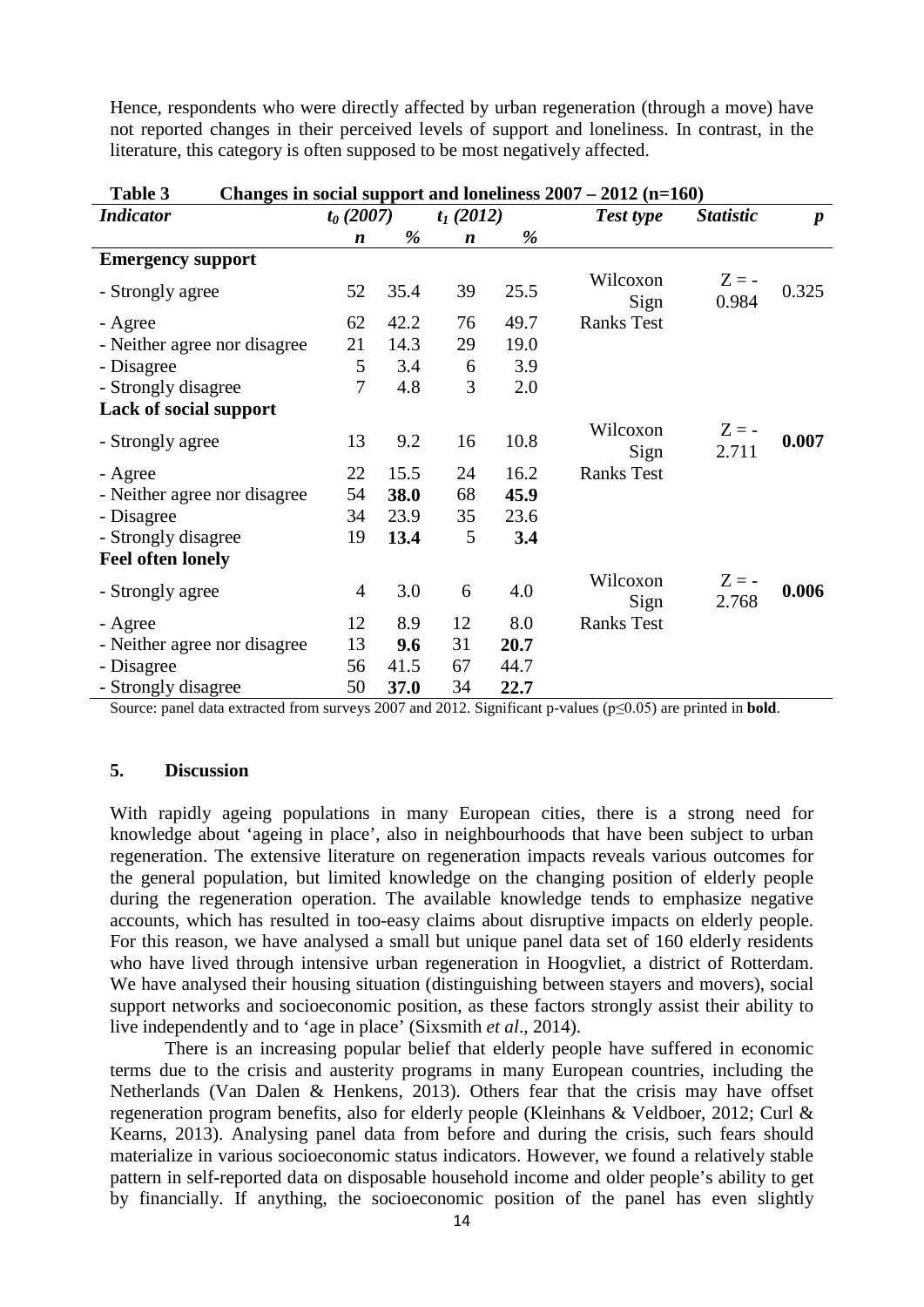improved since 2007, discarding an independent negative effect of the crisis. It is very likely that a combination of factors has buffered negative influences, through lower tax rates after retirement, increased use of health care allowances and a restrained rent development that was common in the Dutch social rented sector during the years until 2012. Lacking actual rent price data, we cannot establish to what extent rent discounts (see section 3.1) have contributed to the overall picture, but we may assume that these discounts have helped in bridging any financial gaps between old and new dwellings for relocatees. Finally, it should be noted that part of the popular beliefs about the negative impacts of austerity programs may probably only materialize from 2015 onwards, when cuts in care budgets for elderly people and largescale decentralisation of care come into effect (Tinker *et al.*, 2013; Dijkhoff, 2014). In sum, our findings contradict the pessimist scenario that portrays elderly people as victims from a double-edged sword of urban regeneration and the economic crisis.

We analysed to what extent differences in housing and perceived neighbourhood benefits appeared between long-term *stayers* and *movers to other dwellings in regeneration areas.* We found that almost two-thirds of the movers reports a personal benefit from the regeneration, compared to only a quarter among the stayers. These benefits are mostly related to movers' ability to access newly constructed housing within the regeneration area, but also to other, related housing (pull) factors. Likewise, movers are much more positive about (their own) neighbourhood change and significantly more often attribute these changes to the regeneration efforts. The latter finding is likely a selection effect. Prospective movers had various options, i.e. moving out of Hoogvliet or moving to another dwelling in the regeneration area. The second option would appeal only to those movers who were already positive about the development of the area and/or particular neighbourhoods within Hoogvliet, or to those who had other pressing reasons to stay in Hoogvliet, such as the presence of important social ties and attachment to the area. Accessing new dwellings in physically improving neighbourhoods would logically result into more positive views of neighbourhood change (e.g. Posthumus *et al*., 2014).

Regardless of benefits, literature has shown that elderly people can suffer in various ways from prolonged exposure to intensive urban regeneration approaches. The potential harm includes stress that is connected to forced moves, either temporary or permanent due to demolition or intensive upgrading (Allen, 2000; Ekström, 1994; Kleinhans, 2003), losing one's sense of home and belonging in the neighbourhood (e.g. Lager *et al.* 2013; Manzo *et al.*, 2008) or stress due to radical physical and population changes in one's immediate living environment (Rowles & Watkins, 2003; Van der Meer *et al.*, 2008). Using social support and loneliness indicators, we found that the perception of these indicators has slightly changed over time. This change is visible in a *decrease* of the number of respondents disagreeing with the associated negatively stated questionnaire items. Further analysis has revealed that these changes only appear among stayers and not among movers within Hoogvliet. While these findings suggest decreased social support and increased loneliness, this interpretation is rather short-sighted. In case of a direct negative impact of urban regeneration, we should have seen substantially higher shares of respondents (strongly) agreeing with both survey items on social support and loneliness, but that is not the case. The finding that the small but significant changes only occur among *stayers* seems counter-intuitive, as negative effects of urban regeneration are often associated with forced moves (e.g. Fried, 1963; Ekström, 1994; Kleinhans, 2003; Greenbaum *et al*., 2008; Goetz, 2010). In the case of *stayers*, changes in population and regeneration-induced changes in their daily living environment may have contributed to increasing loneliness and the feeling of decreasing social support, as they stay put in the same dwelling (e.g. Gilroy, 2008; Ziegler, 2012). The fact that we did not find any changes in perceived support and loneliness among *movers* may be explained in various ways. First, the move was at a short distance, leaving intact crucial supportive ties. Second, several movers voluntarily relocated into elderly housing or apartments in communes such as the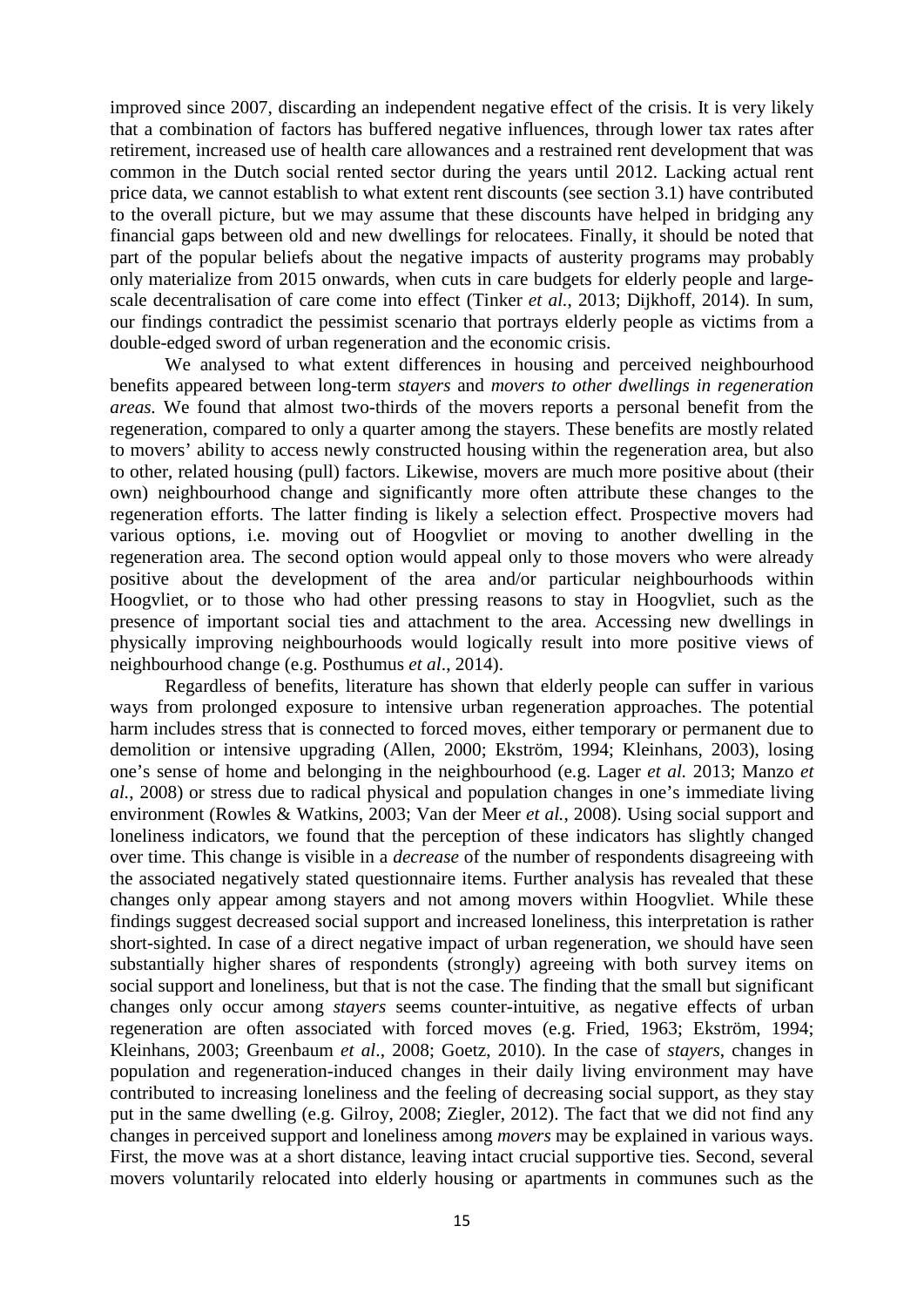Saraburcht and the Noorderbaken (see Fig. 1  $\&$  2). These communes are the result of close ties between people that wanted to stick together and materialised this desire by venturing into design collectives with the housing association in order to build this type of community housing (see also Veldboer, 2010: 141). We therefore conclude that there is no evidence for a straightforward deterioration in the levels of social support and loneliness due to the regeneration. The small changes in these items are much more likely the result of 'natural losses' in people's networks due to their ageing.

There are some limitations to this study. Obviously, the sample size and the specific characteristics of this case study limit the generalizability of findings. The relatively low response are common among field studies in Dutch regeneration research, but this probably results in selection bias (see also Egan *et al.*, 2014: e51). The loss of respondents between 2007 and 2012 is somewhat larger that could be expected from illness, disability and deaths so we assume that the loss of respondents between to measurements is partly selective. However, it is unlikely that this selection has resulted in overly positive results. In our larger study (Kleinhans *et al*. 2014) we found that many elderly respondents seized the opportunity offered by the survey to complain about a wide range of issues, both related and unrelated to local regeneration. Finally, the original research underlying this panel analysis aimed at establishing the effects of a number of (primarily physical) regeneration interventions, but not particular social measures such as the 'senior citizens brigade', counselling procedures and meeting points (see section 3.1). While these measures may have alleviated negative regeneration impacts, our data do not allow for proper evaluation of their implications.

Despite these limitations, our findings provide reason to be very critical towards straightforward claims about the disrupting impact of urban regeneration. The majority of research supporting such claims is conducted in the context of American public housing renewal, which is much 'harsher' in many respects than the Dutch approach in general and the approach in Hoogvliet in particular (see also ODPM, 2006). Further research is required to explore the generalizability of our findings and to take into account the role of rapidly changing policy contexts, such as the decentralisation of homecare for the elderly (see Dijkhoff, 2014) and the rise of small bottom-up practices of urban regeneration that replace former top-down approaches. Regardless of policies, 'ageing in place' will remain important in the sense that elderly people want to live comfortably in their homes and in familiar, safe, and clean neighbourhoods (Davies & James, 2011; Gardner, 2011; Wiles *et al.*, 2012). Hence, the search for attractive 'geographies of ageing' continues.

#### **Acknowledgements**

The research leading to these results has received funding from Platform 31 in The Hague, as part of the program "Knowledge for Strong Cities" (Grant no. KKS2-2012-02), and also from Platform Corpovenista in Rotterdam, the housing associations Vestia and Woonbron, and the local authorities of Hoogvliet.

#### **References**

- Allen, T., 2000. Housing Renewal—Doesn't it Make You Sick? Housing Studies, 15 (3), 443- 461.
- Atkinson, R., Thomson, H., Kearns, A., & Petticrew, M,. 2006. Giving urban policy its' medical': assessing the place of health in area-based regeneration. Policy & Politics, 34 (1), 5-26.
- Buffel, T., Phillipson, C., & Scharf, T., 2012. Ageing in urban environments: Developing 'age-friendly' cities. Critical Social Policy, 32 (4), 597-617.
- Curl, A., & Kearns, A., 2013. Financial stress and mental wellbeing in an age of austerity: evidence from the GoWell surveys 2006-2011. Gowell, Glasgow.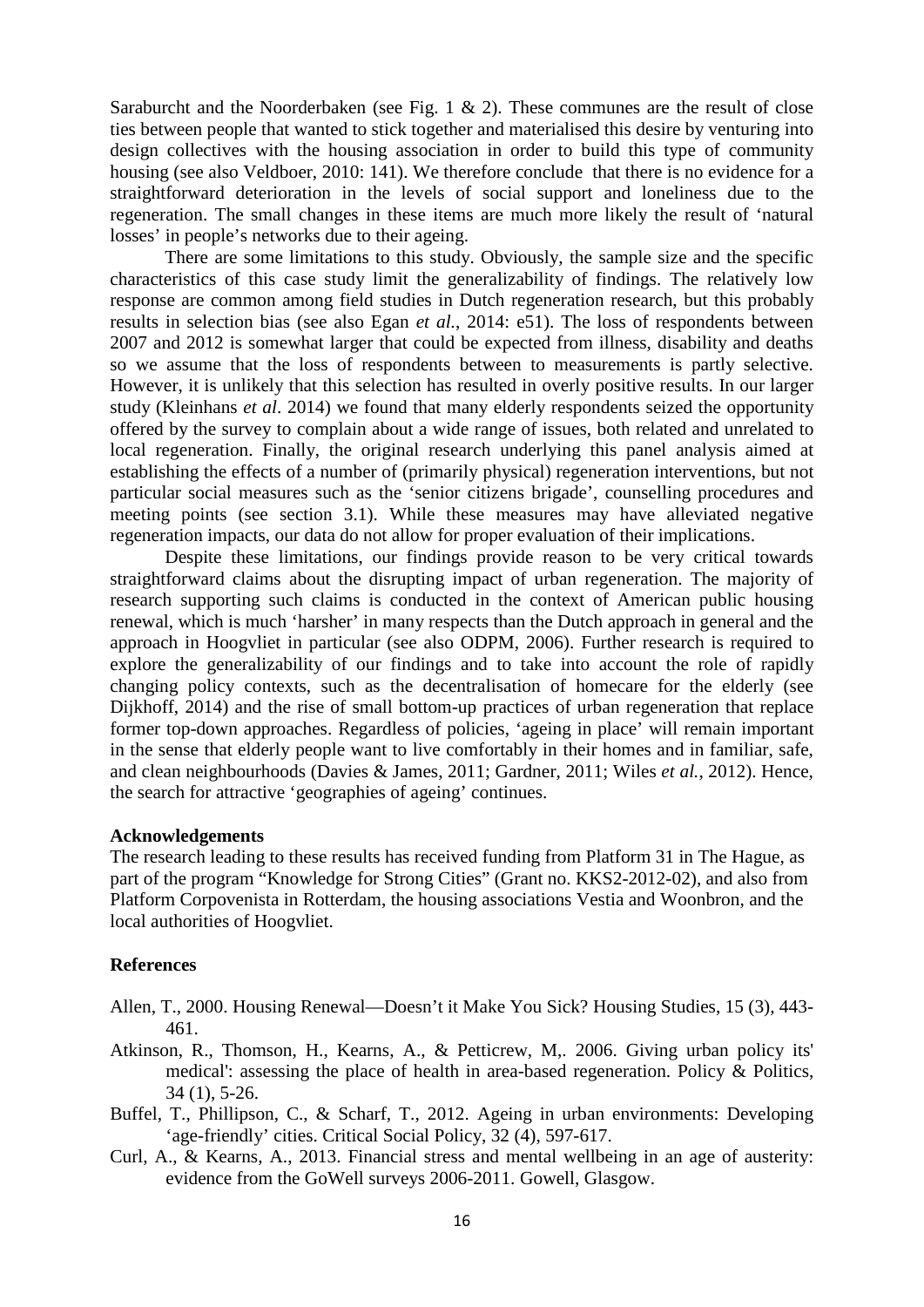- Dalen, H., & Henkens, K., 2013. Hardnekkige beelden over armoede onder ouderen. Demos: bulletin over bevolking en samenleving, 29.
- Davidson, M., 2008. Spoiled mixture: where does state-led 'positive' gentrification end? Urban Studies, 45 (12), 2385-2405.
- Davidson, G., McGuinness, D., Greenhalgh, P., Braidford, P., & Robinson, F., 2013. 'It'll get worse before it gets better': Local experiences of living in a regeneration area. Journal of Urban Regeneration and Renewal, 7 (1), 55-66.
- Davies, A., & James, A., 2011. Geographies of ageing: Social processes and the spatial unevenness of population ageing. London, Ashgate Publishing, Ltd.
- Deelgemeente Hoogvliet, 1999. Hoogvliet eigenzinnige stad. Investeringsplan Strategische Wijkaanpak Hoogvliet-Noord en Maasranden [Hoogvliet Self-Willed City. Investment Plan Strategic Neighbourhood Approach & Maasranden]. Rotterdam, Deelgemeente Hoogvliet.
- Dijkhoff, T., 2014. The Dutch Social Support Act in the shadow of the decentralization dream. Journal of Social Welfare and Family Law, 36(3), 276-294.
- Egan, M., Katikireddi, S. V., Kearns, A., Tannahill, C., Kalacs, M., & Bond, L., 2013. Health effects of neighborhood demolition and housing improvement: a prospective controlled study of 2 natural experiments in urban renewal. American Journal of Public Health, 103 (6), e47-e53.
- Ekström, M., 1994. Elderly people's experiences of housing renewal and forced relocation: Social theories and contextual analysis in explanations of emotional experiences. Housing Studies, 9 (3), 369-391.
- Fried, M., 1963. Grieving for a lost home: psychological costs of relocation. In L. Duhl (Ed.), The Urban Condition (pp. 151-171). New York, Basic Books.
- Gardner, P. J., 2011. Natural neighborhood networks Important social networks in the lives of older adults aging in place. Journal of Aging Studies, 25 (3), 263-271.
- Gavrilov, L., & Heuveline, P., 2003. Aging of Population: The Encyclopedia of Population. New York, MacMillan.
- Gilroy, R., 2008. Places that support human flourishing: lessons from later life. Planning Theory & Practice, 9 (2), 145-163.
- Goetz, E. G., 2010. Desegregation in 3D: displacement, dispersal and development in American public housing. Housing Studies, 25 (2), 137-158.
- Greenbaum, S., Hathaway, W., Rodriguez, C., Spalding, A., & Ward, B., 2008. Deconcentration and Social Capital: Contradictions of a Poverty Alleviation Policy. Journal of Poverty, 12 (2), 201-228.
- Hardill, I., & Baines, S., 2009. Active Citizenship in Later Life: Older Volunteers in a Deprived Community in England. The Professional Geographer, 61(1), 36-45.
- Jacobs, D. E., Brown, M. J., Baeder, A., Sucosky, M. S., Margolis, S., Hershovitz, J. & Morley, R. L., 2010. A systematic review of housing interventions and health: introduction, methods, and summary findings. Journal of Public Health Management and Practice, 16 (5), S5-S10.
- Jones, P., & Evans, J., 2012. Rescue Geography: Place Making, Affect and Regeneration. Urban studies, 49 (11), 2315-2330.
- Kearns, A., & Mason, P., 2013. Defining and measuring displacement: is relocation from restructured neighbourhoods always unwelcome and disruptive? Housing Studies, 28 (2), 177-204.
- Kearns, A., Whitley, E., Tannahill, C., & Ellaway, A., 2014. Loneliness, social relations and health and well-being in deprived communities. Psychology, Health & Medicine (ahead-of-print), 1-13.
- Kleinhans, R., 2003. Displaced but still moving upwards in the housing career? Implications of forced residential relocation in the Netherlands. Housing Studies, 18 (4), 473-499.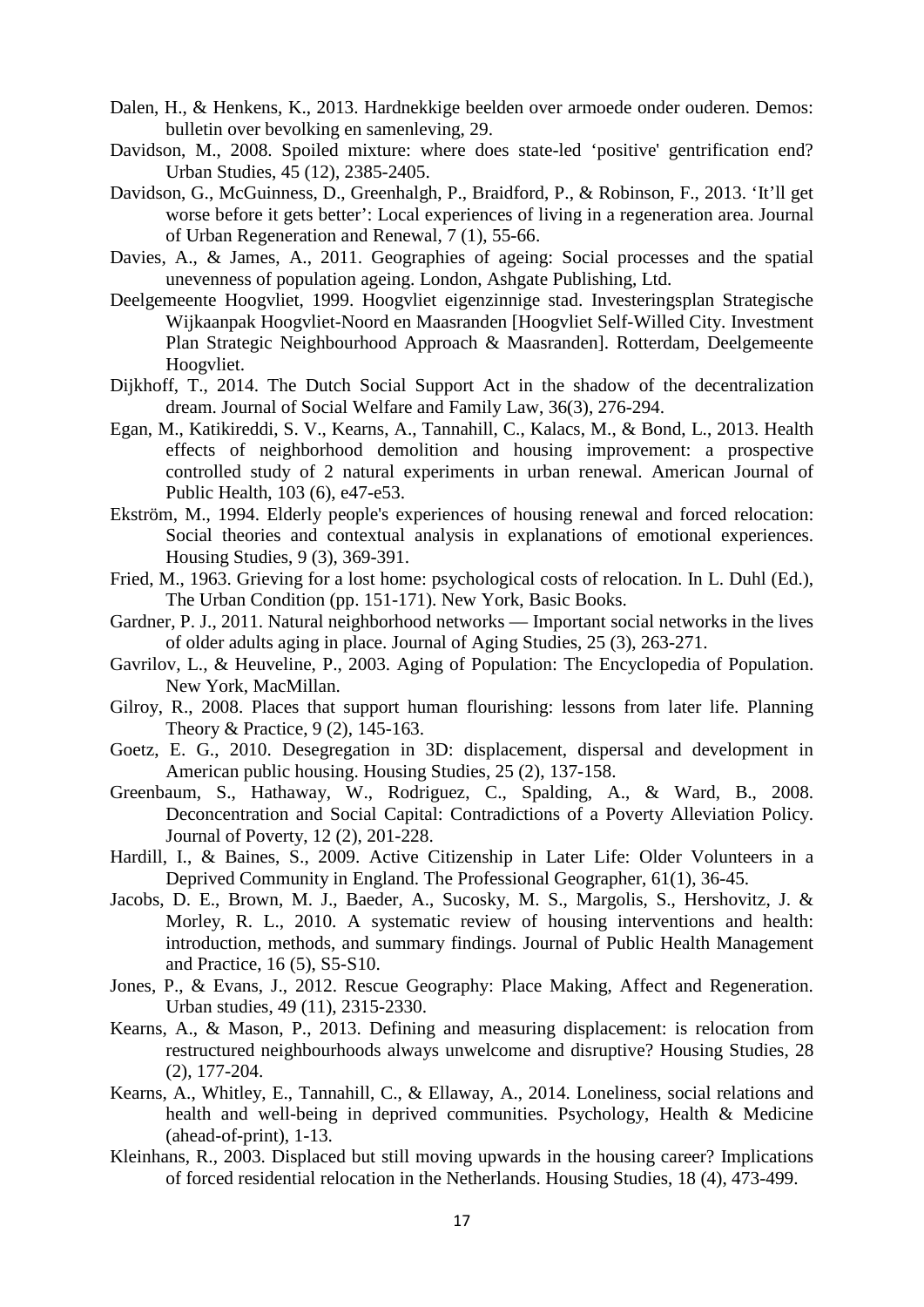- Kleinhans, R., 2012. A Glass Half Empty or Half Full? On the Perceived Gap between Urban Geography Research and Dutch Urban Restructuring Policy. International Journal of Housing Policy, 12 (3), 299-314.
- Kleinhans, R., & Veldboer, L., 2012. Fighting a losing battle? Neighbourhood-based social mobility in times of retrenching social interventions. Paper presented at the 2012 ENHR Conference 'Housing: Local Welfare and Local Markets in a Globalised World', Oslo.
- Kleinhans, R., Veldboer, L., Doff, W., Jansen, S., & Van Ham, M., 2014. Terugblikken en vooruitkijken in Hoogvliet: 15 jaar stedelijke vernieuwing en de effecten op wonen, leefbaarheid en sociale mobiliteit. Delft, Delft University of Technology, Faculty of Archicture & the Built Environment.
- Lager, D., Van Hoven, B., & Huigen, P., 2013. Dealing with change in old age: Negotiating working-class belonging in a neighbourhood in the process of urban renewal in the Netherlands. Geoforum, 50, 54-61.
- Laerd Statistics, 2014. McNemar's test using SPSS. Availabe on: [https://statistics.laerd.com/spss-tutorials/mcnemars-test-using-spss-statistics.php,](https://statistics.laerd.com/spss-tutorials/mcnemars-test-using-spss-statistics.php) accessed on October 23rd, 2014.
- Lindberg, R. A., Shenassa, E. D., Acevedo-Garcia, D., Popkin, S. J., Villaveces, A., & Morley, R. L., 2010. Housing interventions at the neighborhood level and health: a review of the evidence. Journal of Public Health Management and Practice, 16 (5), S44-S52.
- Lui, C. W., Everingham, J. A., Warburton, J., Cuthill, M., & Bartlett, H., 2009. What makes a community age‐friendly: A review of international literature. Australasian Journal on Ageing, 28 (3), 116-121.
- Manley, D., Ham, M. van, Bailey, N., Simpson, L. and Maclennan, D. (Eds.), 2013. Neighbourhood Effects or Neighbourhood Based Problems? A Policy Context. Dordrecht, the Netherlands, Springer.
- Manzo, L. C., 2014. On uncertain ground: being at home in the context of public housing redevelopment. International Journal of Housing Policy (ahead-of-print), 1-22.
- Manzo, L. C., Kleit, R. G., & Couch, D., 2008. "Moving Three Times Is Like Having Your House on Fire Once": The Experience of Place and Impending Displacement among Public Housing Residents. Urban studies, 45 (9), 1855-1878.
- ODPM, 2006. UK Presidency EU ministerial informal on sustainable communities: European evidence review papers. London, Office of the Deputy Prime Minister.
- Phillips, D., Siu, O., Yeh, A., & Cheng, K., 2005. Ageing and the urban environment. In: Andrews, D. (Ed.), Ageing and place: Perspectives, Policy, Practice. New York, Routledge, pp. 147-163.
- Phillipson, C., 2011. Developing age-friendly communities: New approaches to growing old in urban environments. In: Settersten, J.A. (Ed.), Handbook of Sociology of Aging. New York, Springer, pp. 279-293.
- Posthumus, H., Bolt, G., & Van Kempen, R., 2014. Victims or victors? The effects of forced relocations on housing satisfaction in Dutch cities. Journal of Urban Affairs, 36 (1), 13-32.
- Priemus, H., Kemp, P. A., & Varady, D. P., 2005. Housing vouchers in the United States, Great Britain, and the Netherlands: Current issues and future perspectives. Housing Policy Debate, 16 (3-4), 575-609.
- Rowles, G., & Watkins, J., 2003. History, Habit, Heart, and Hearth: On Making Spaces into Places. In: Warner Schaie, K., Wahl, H., Mollenkopf, H. & Oswald, F. (Eds.) Aging Independently: Living Arrangements and Mobility. New York, Springer Publishing Company, pp. 77–96.
- Scharf, T., & de Jong Gierveld, J., 2008. Loneliness in urban neighbourhoods: an Anglo-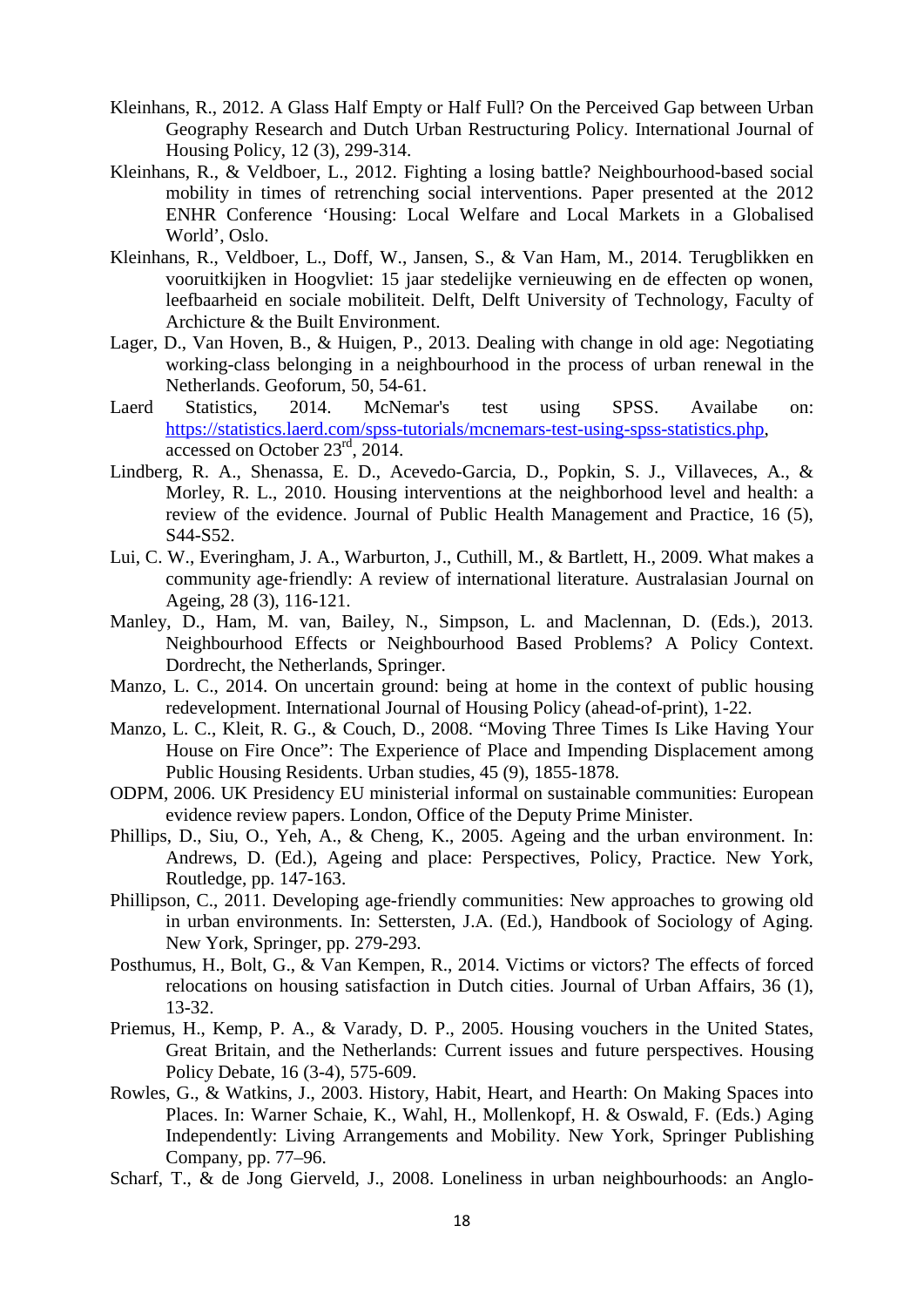Dutch comparison. European Journal of Ageing, 5 (2), 103-115.

- Sixsmith, J., Sixsmith, A., Fänge, A. M., Naumann, D., Kucsera, C., Tomsone, S., Woolrych, R., 2014. Healthy ageing and home: The perspectives of very old people in five European countries. Social Science & Medicine, 106, 1-9.
- Smith, A. E., 2009. Ageing in urban neighbourhoods: Place attachment and social exclusion. Bristol, Policy Press.
- Soede, A., 2012. Tevreden met pensioen. The Hague, Social and Cultural Planning Office.
- Thomson, H., Atkinson, R., Petticrew, M., & Kearns, A., 2006. Do urban regeneration programmes improve public health and reduce health inequalities? A synthesis of the evidence from UK policy and practice (1980–2004). Journal of Epidemiology and Community Health, 60 (2), 108-115.
- Thomson, H., Thomas, S., Sellstrom, E., & Petticrew, M., 2009. The health impacts of housing improvement: a systematic review of intervention studies from 1887 to 2007. American Journal of Public Health, 99 (S3).
- Tinker, A., Ginn, J., & Ribe, E., 2013. Assisted Living Platform The Long Term Care Revolution: A study of innovatory models to support older people with disabilities in the Netherlands. Housing Learning and Improvement Network (LIN) Casestudy 37, London.
- Van Der Meer, M., Fortuijn, J. D., & Thissen, F., 2008. Vulnerability and environ-mental stress of older adults in deprived neighbourhoods in the Netherlands. Tijdschrift voor economische en sociale geografie, 99 (1), 53-64.
- Van Ginneken, E., Busse, R., & Gericke, C. A., 2008. Universal private health insurance in the Netherlands: The first year. Journal of Management & Marketing in Healthcare, 1 (2), 139-153.
- Veldboer, L., Duyvendak, J., Kleinhans, R., & Boonstra, N., 2007. In beweging brengen en richting geven. Herstructurering en sociale stijging in Hoogvliet. Rotterdam, Deelgemeente Hoogvliet.
- Veldboer, L., 2010. Afstand en betrokkenheid in de gemengde wijk (PhD thesis). Amsterdam, Off Page.
- WHO, 2007. Global age-friendly cities: A guide. Geneva, World Health Organization.
- Wiles, J., 2005. Home as a new site of care provision and consumption. In: Andrews, G.J. & . Phillips, D.R. (Eds.) Ageing and Place; Perspectives, Policy, Practice. New York, Routledge, pp. 79-97.
- Wiles, J., Leibing, A., Guberman, N., Reeve, J., & Allen, R., 2012. The meaning of "aging in place" to older people. Gerontologist, 52(3), 357-366.
- Wilson, I., 2013. Outcomes for 'stayers' in urban regeneration areas: the New Deal for Communities Programme in England. Urban Research & Practice, 6 (2), 174-193.
- Ziegler, F., 2012. "You have to engage with life, or life will go away": An intersectional life course analysis of older women's social participation in a disadvantaged urban area. Geoforum, 43 (6), 1296-1305.
- Zwaard, J. van de & Wilde, J. de, 2008. Thuis in de nieuwe wijk. Woonbeleving en wijkbetrokkenheid van herstructurering-uitverhuizers. Rotterdam, CMO Stimulans.